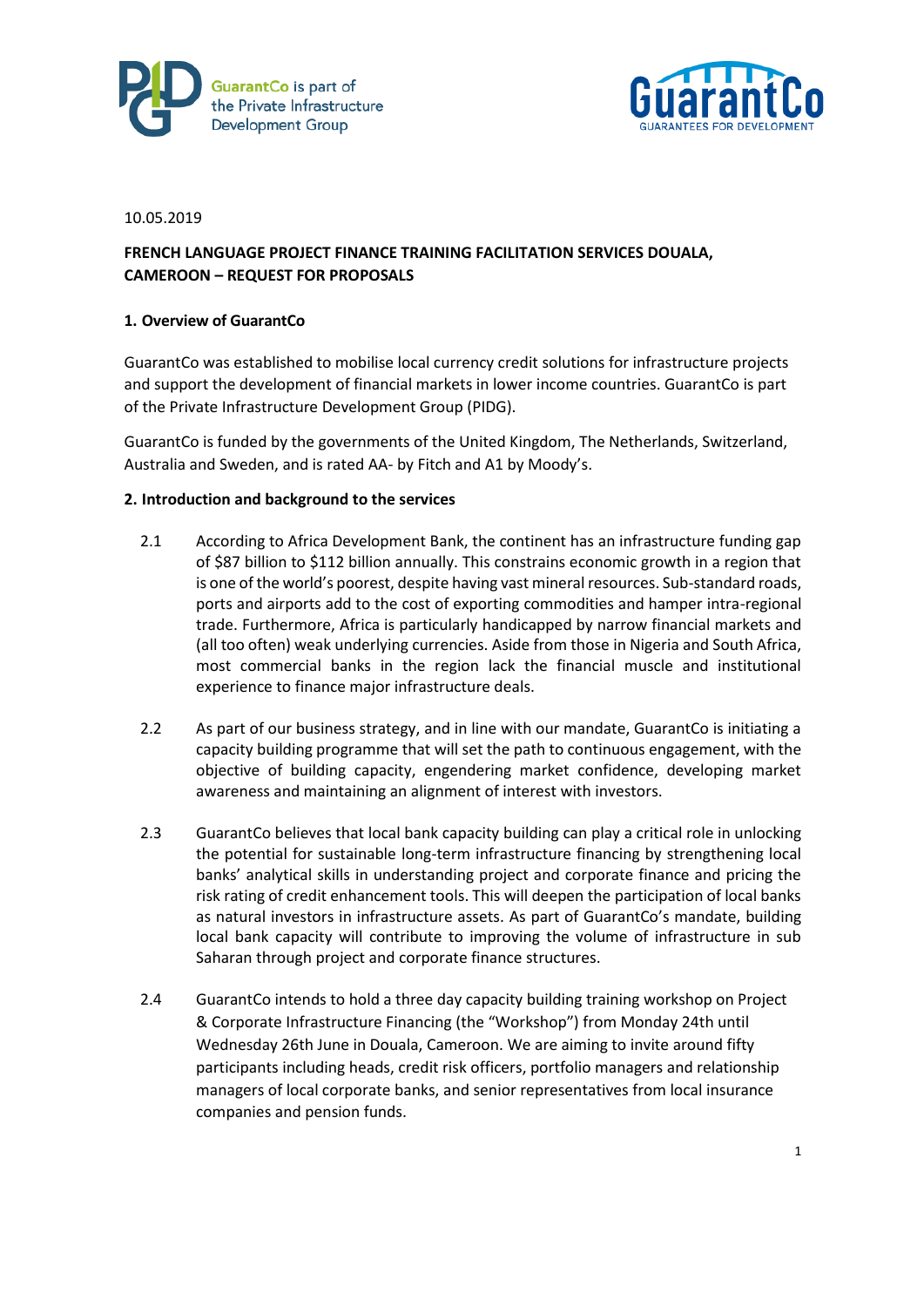



- 2.5 GuarantCo with the financial support of the Technical Assistance Facility of the PIDG ("TAF") are looking to appoint a reputable training facilitation/learning solution provider (the "Consultant" or "Facilitator") to submit technical and financial proposals to be considered for selection as provider of the Workshop.
- 2.6 Terms of reference including description of the scope of the commission is detailed in Section 5 below (the "Services").
- 2.7 The Services are expected to commence on  $22^{nd}$  May 2019, and be completed by  $30^{th}$ June 2019.
- 2.8 This is a formal Request for proposal ("RFP**"**) subject to the terms and conditions set out below. The purpose of this RFP and supporting documents is to explain in further detail the requirements for the Services and the procurement process for submitting a tender proposal.

### **3. Tender conditions and contractual requirements**

- 3.1 This section of this RFP sets out GuarantCo's contracting requirements, policy requirements and the general tender conditions relating to this procurement process (**Procurement Process**).
- 3.2 The appointed supplier will be expected to deliver the Services in Douala, Cameroon.
- 3.3 GuarantCo's contracting and commercial approach in respect of the required services is set out in Appendix C (Terms and Conditions of contract) (the **Contract**). By submitting a tender response, you are agreeing to be bound by the terms of this RFP and the Contract without further negotiation or amendment.
- 3.4 In the event that you have any concerns or queries in relation to the Contract, you should submit a clarification request in accordance with the provisions of this RFP by the Clarification Deadline (as defined below in the Timescales section of this RFP). Following such clarification requests, GuarantCo may issue a clarification change to the Contract that will apply to all potential suppliers submitting a tender response.
- 3.5 GuarantCo is under no obligation to consider any clarifications / amendments to the Contract proposed following the Clarification Deadline, but before the Response Deadline (as defined below in the Timescales section of this RFP). Any proposed amendments received from a potential supplier as part its tender response shall entitle GuarantCo to reject that tender response and to disqualify that potential supplier from this Procurement Process.
- 3.6 Any information supplied to potential suppliers as part of this Procurement Process is supplied in good faith. The information contained in this RFP and the supporting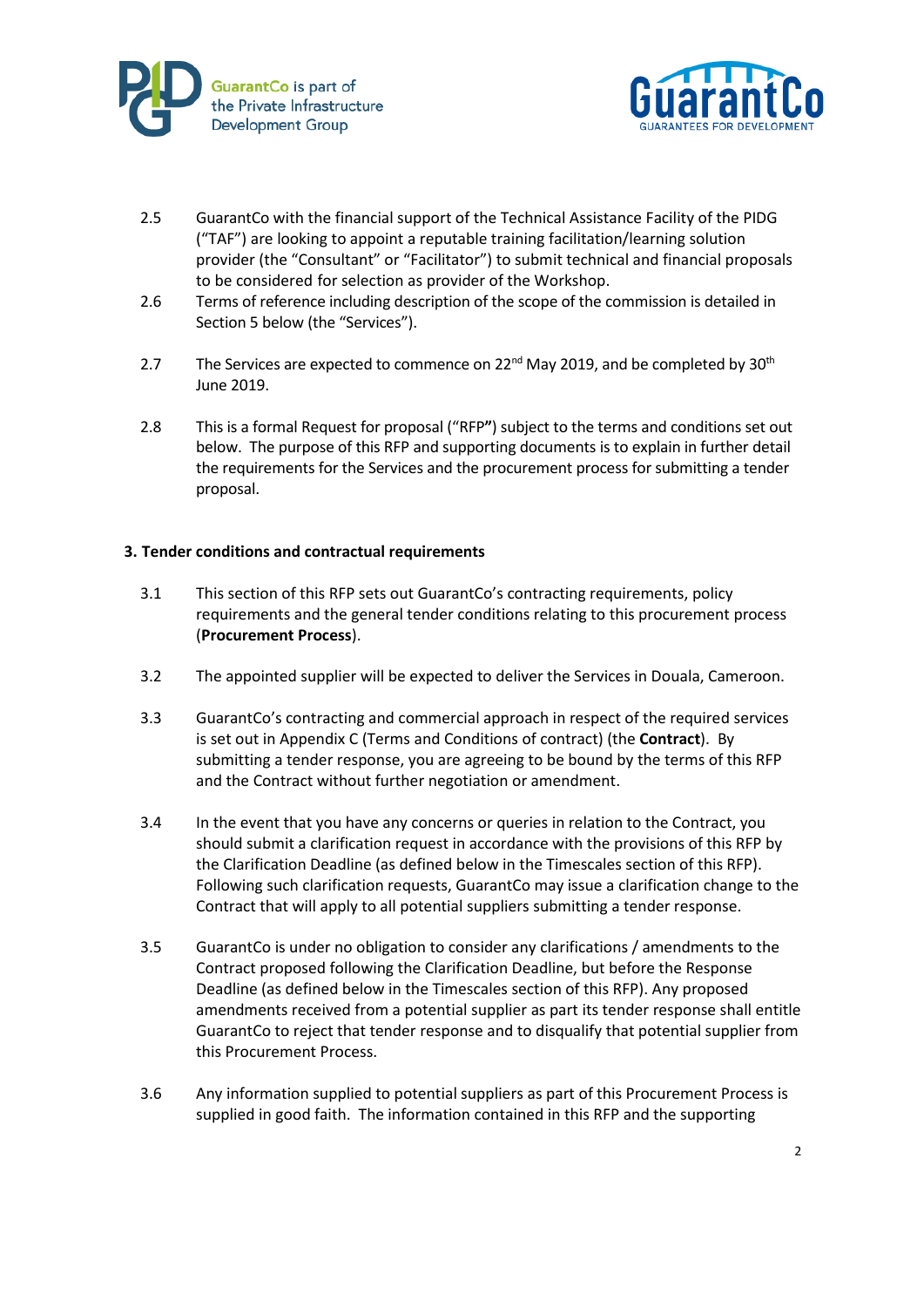



documents and in any written or oral communication is believed to be correct at the time of issue but GuarantCo will not accept any liability for its accuracy, adequacy or completeness and no warranty is given as such. This exclusion does not extend to any fraudulent misrepresentation made by or on behalf of GuarantCo.

- 3.7 You are responsible for analyzing and reviewing all information provided to you as part of this Procurement Process and for forming your own opinions and seeking advice as you consider appropriate. You should notify GuarantCo promptly of any perceived ambiguity, inconsistency or omission in the information provided to you as part of this Procurement Process.
- 3.8 At any time prior to the Response Deadline, GuarantCo may amend this RFP. Any such amendment shall be issued to all potential suppliers, and if appropriate to ensure potential suppliers have reasonable time in which to take such amendment into account, the Response Deadline shall, at the discretion of GuarantCo, be extended.
- 3.9 Each potential supplier is responsible for obtaining all information necessary for preparation of a tender response and for all costs and expenses incurred in preparation of the tender response. You will not be entitled to claim from GuarantCo any costs, expenses or liabilities that you may incur in tendering for this procurement irrespective of whether or not your tender response is successful.
- 3.10 GuarantCo reserves the right to disclose all documents relating to this Procurement Process, including without limitation your tender response, to any provider of management services to GuarantCo, advisers or other third parties involved in the procurement or support of the Services.
- 3.11 Your tender response must remain open for acceptance by GuarantCo for a period of sixty days from the Response Deadline. A tender response not valid for this period may be rejected by GuarantCo.

### **4. General policy requirements**

4.1 By submitting a tender response in connection with this Procurement Process, you confirm that you will, and will ensure that any consortium members and/or subcontractors will, comply with all applicable laws, codes of practice, statutory guidance and applicable GuarantCo policies and procedures which can be found on GuarantCo's website ([http://www.guarantco.com/policies-procedures/policies\)](http://www.guarantco.com/policies-procedures/policies). The list of relevant policies includes (but is not limited to): Anti-corruption and Integrity Policy and Procedures, Disclosure Policy and Procedures and Travel and Expense Reimbursement Policy and Procedures.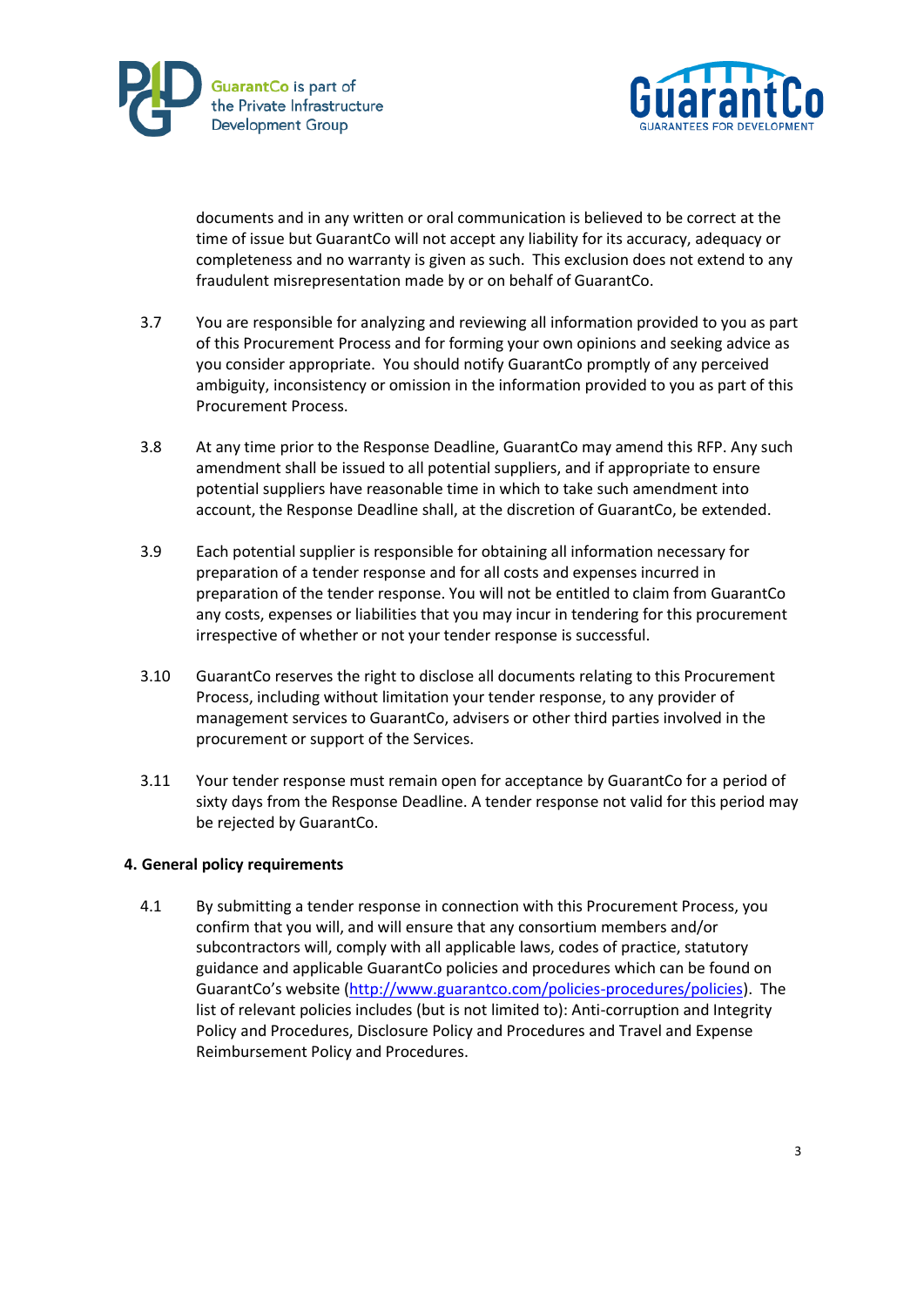



### **5. Terms of reference/scope of works**

The Consultant will work in close consultation with the GuarantCo Team to deliver the Workshop. All activities, communications and decisions will require prior approval from the GuarantCo Team. The assignment will cover the following activities:

- Review and agree the course content and agenda for the training subject
- Develop and print the training materials
- Ensure learning outcomes and strategic objectives are successfully attained; this includes follow-up engagement with participants to obtain constructive feedback that will facilitate the effective execution of the Workshop
- The Workshop will have a maximum number of 50 participants in attendance.

Please find in Appendix B below, detailed agenda for the Workshop and if you have any proposed changes, please feel free to make suggestions in your proposal.

### **6. Timescales**

Subject to any potential changes notified by GuarantCo in accordance with this RFP, the following timescales shall apply to the Procurement Process:

| <b>Activity</b>                                                                              | Date / time                           |
|----------------------------------------------------------------------------------------------|---------------------------------------|
| <b>RFP Issued</b>                                                                            | 09/05/2019                            |
| Deadline for submission of RFP responses by potential legal<br>providers (Response Deadline) | Midnight (London time),<br>16/05/2019 |
| <b>Final Decision</b>                                                                        | 20/05/2019                            |
| Contract concluded with winning legal provider                                               | 21/05/2019                            |
| Contract start date                                                                          | <b>TBC</b>                            |

### **7. Format of the proposal**

Taking account of the above, your tender response should provide but not exclusively the following information:

a) Your profile detailing experience and track record on any assignments of a similar nature and scope.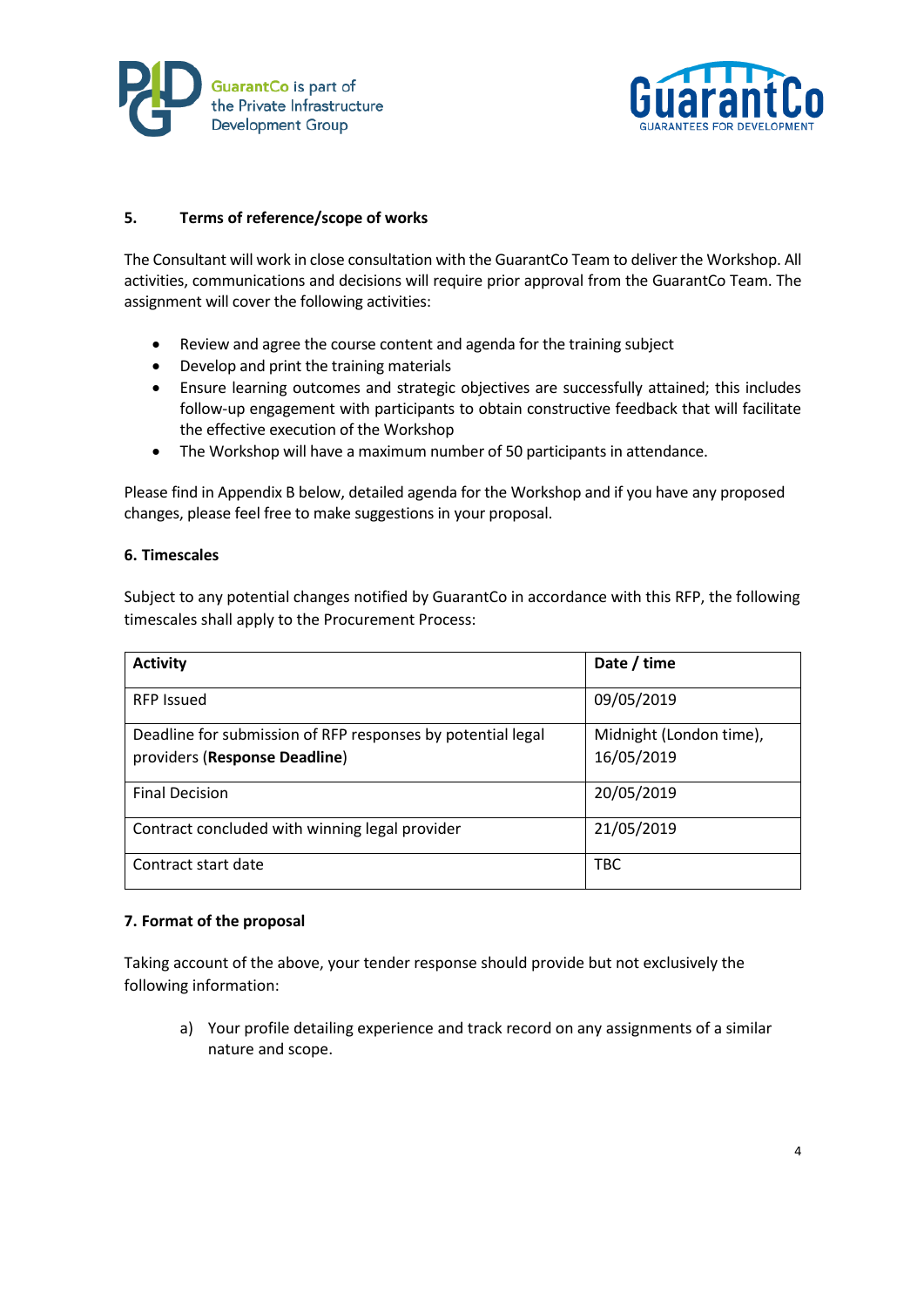



- b) The experience and profile of the key staff and/or their CVs covering their background and experience.
- c) Method Statement setting out how you propose to carry out the required services and indicative timelines.
- d) Financial Proposal detailing your fee proposal in a lump sum but broken down in the format indicated in Appendix A.

### **8. Evaluation criteria**

8.1 Upon receipt of your tender response meeting the requirements of this RFP, GuarantCo will assess each response based on the following scoring:

|     | <b>Item</b>                                                                                             | <b>Points</b> |
|-----|---------------------------------------------------------------------------------------------------------|---------------|
| (a) | Relevant specific experience                                                                            | 10            |
| (b) | Adequacy of the proposed work plan and methodology in<br>responding to Terms of reference/Scope of work | 40            |
| (c) | Qualification and competency of dedicated key staff                                                     | 40            |
| (d) | Financial proposal                                                                                      | 10            |
|     |                                                                                                         | 100           |

- 8.2 Responses from suppliers will be assessed to determine the most economically advantageous tender using the criteria and scoring above.
- 8.3 The winning tender shall be the tender response scoring the highest score out of 100. GuarantCo may reject your tender response in full and disqualify you from the Procurement Process if your tender response does not meet the requirements of this RFP or if there is any attempt to inappropriately influence the Procurement Process.

### **9. Instructions for responding**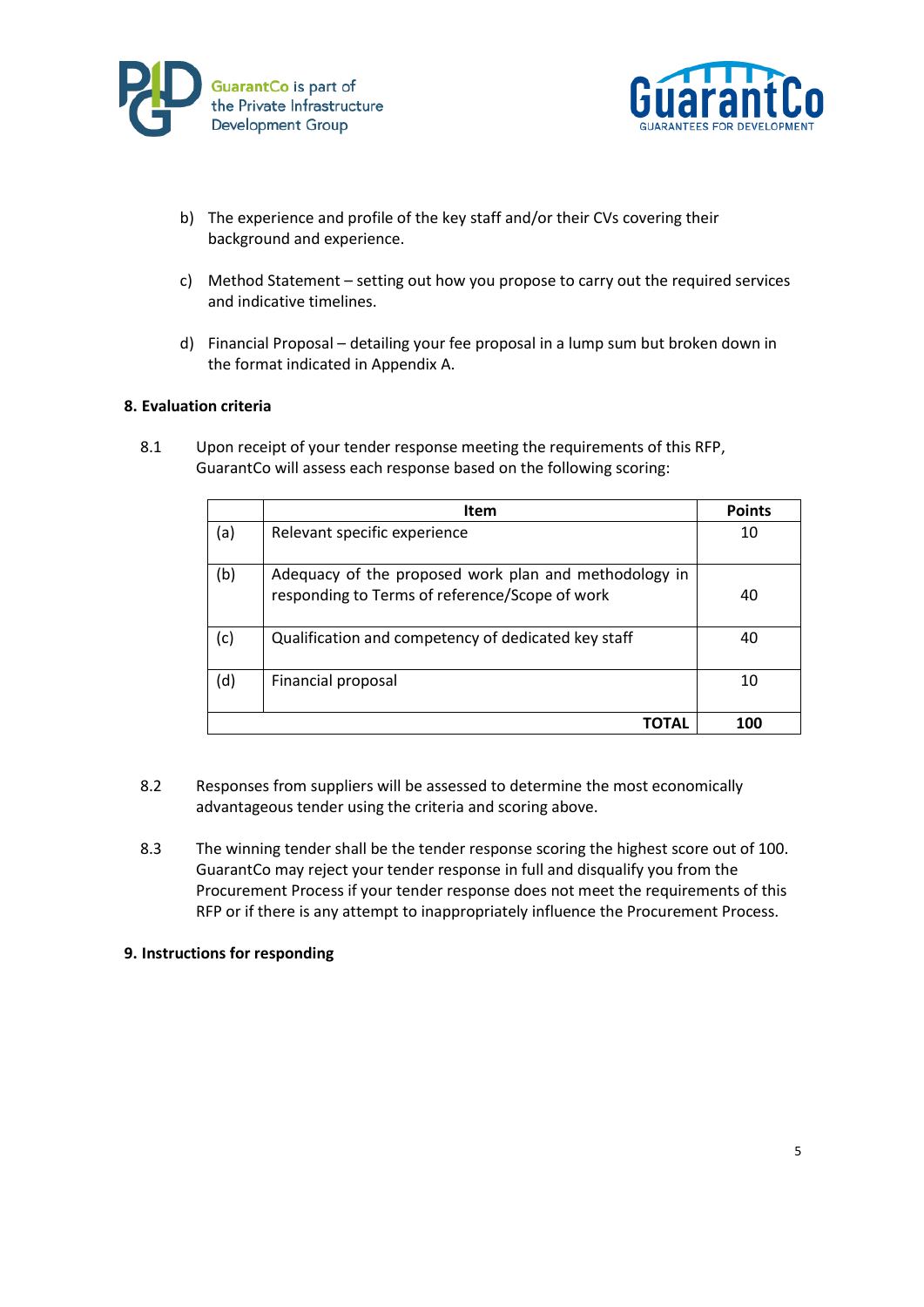



- 9.1 All documents required as part of your tender response should be submitted to **[angela.silva@Guarantco.com](mailto:angela.silva@Guarantco.com)** and **[jules.samain@Guarantco.com](mailto:jules.samain@Guarantco.com)** by the Response Deadline, as set out in Section 6.
- 9.2 All clarification requests should be submitted to **[angela.silva@Guarantco.com](mailto:angela.silva@Guarantco.com)** and **[jules.samain@Guarantco.com](mailto:jules.samain@Guarantco.com)** by the Clarification Deadline, as set out in Section 6. GuarantCo is under no obligation to respond to clarifications requests received after the Clarification Deadline.
- 9.3 GuarantCo reserves the right to issue any clarification request made by you, and the response, to all potential legal providers unless you expressly require it to be kept confidential at the time the request is made. If GuarantCo considers the contents of the request not to be confidential, it will inform you and you will have the opportunity to withdraw the clarification query prior to GuarantCo responding to all potential suppliers.

**Appendix A: FEE PROPOSAL SUBMISSION (**please note that fee Quotes are to be in USD**)**

Please state your fixed fee proposal **including all fees, travel, expenses and applicable taxes.**

### **CONSULTANT/CONSORTIUM/SUPPLIER NAME**:

\_\_\_\_\_\_\_\_\_\_\_\_\_\_\_\_\_\_\_\_\_\_\_\_\_\_\_\_\_\_\_\_\_\_\_\_\_\_\_\_\_\_\_\_\_\_\_\_\_\_\_

| <b>Service</b> | Amount (US\$) |  |
|----------------|---------------|--|
|                |               |  |
| А.             |               |  |
| В.             |               |  |
| J.             |               |  |
|                |               |  |
| <b>TOTAL</b>   |               |  |

\_\_\_\_\_\_\_\_\_\_\_\_\_\_\_\_\_\_\_\_\_\_\_\_\_\_\_\_\_\_\_\_\_\_\_\_\_\_\_\_\_\_\_\_\_\_\_\_\_\_\_\_\_\_\_\_\_\_\_\_\_\_\_\_\_\_\_\_\_\_\_\_\_\_\_\_\_\_\_ \_\_\_\_\_\_\_\_\_\_\_\_\_\_\_\_\_\_\_\_\_\_\_\_\_\_\_\_\_\_\_\_\_\_\_\_\_\_\_\_\_\_\_\_\_\_\_\_\_\_\_\_\_\_\_\_\_\_\_\_\_\_\_\_\_\_\_\_\_\_\_\_\_\_\_\_\_\_\_ \_\_\_\_\_\_\_\_\_\_\_\_\_\_\_\_\_\_\_\_\_\_\_\_\_\_\_\_\_\_\_\_\_\_\_\_\_\_\_\_\_\_\_\_\_\_\_\_\_\_\_\_\_\_\_\_\_\_\_\_\_\_\_\_\_\_\_\_\_\_\_\_\_\_\_\_\_\_\_ \_\_\_\_\_\_\_\_\_\_\_\_\_\_\_\_\_\_\_\_\_\_\_\_\_\_\_\_\_\_\_\_\_\_\_\_\_\_\_\_\_\_\_\_\_\_\_\_\_\_\_\_\_\_\_\_\_\_\_\_\_\_\_\_\_\_\_\_\_\_\_\_\_\_\_\_\_\_\_

Proposed Payment Terms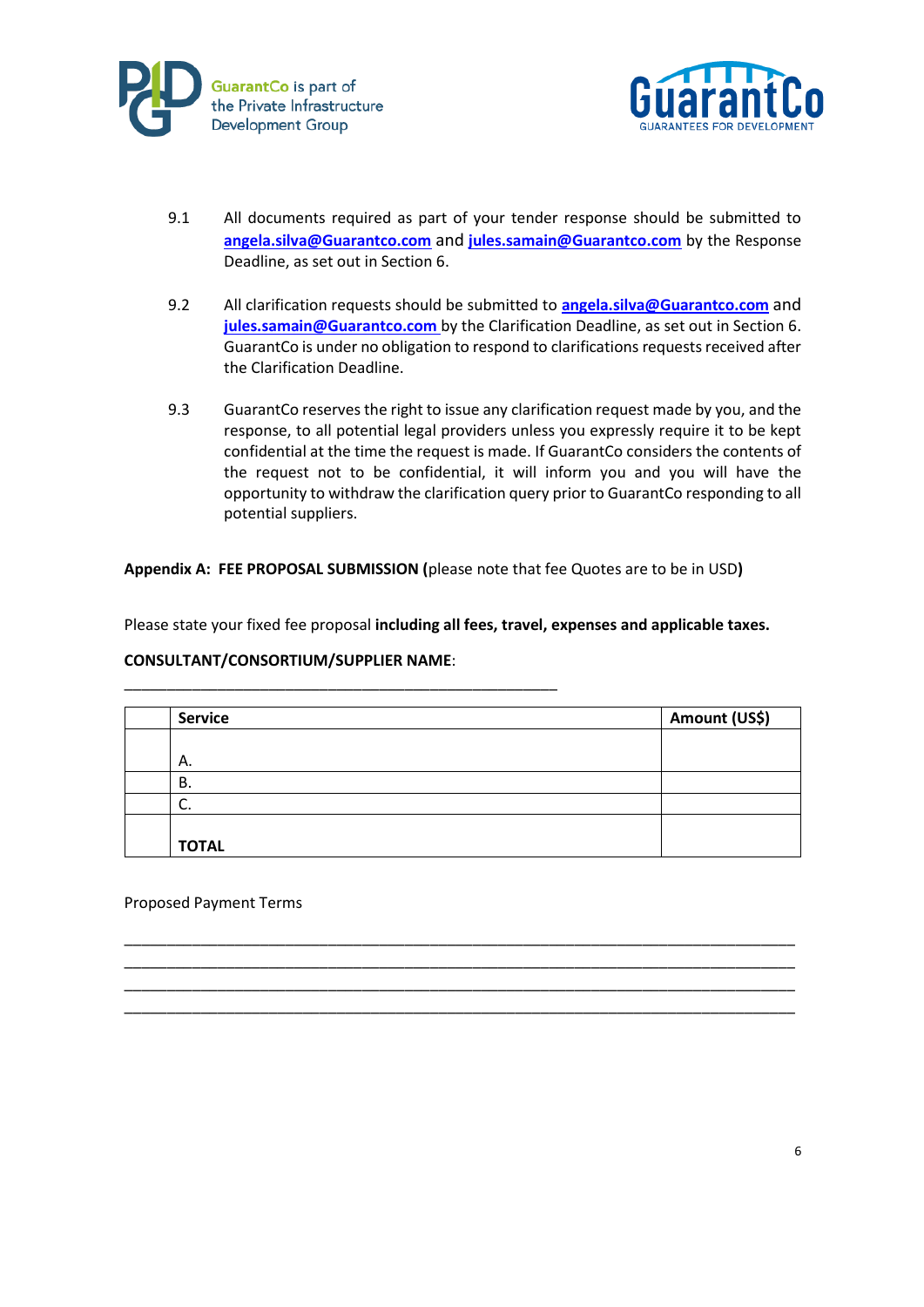

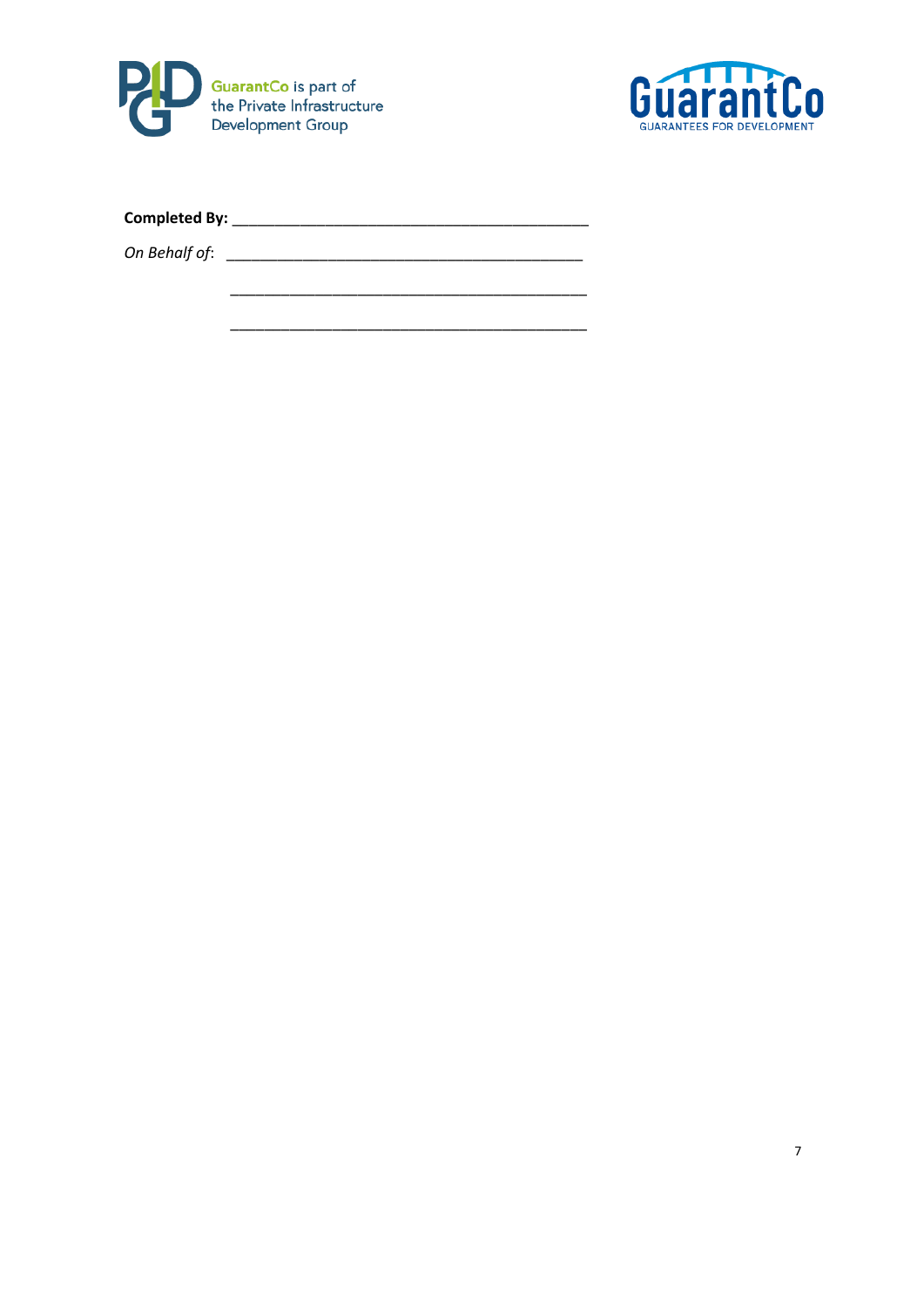



# **Appendix B**: **Workshop agenda**

# **Capacity Building workshop – Douala, Cameroon 24-26 June 2019**

| Day 1 - Background to Project & Corporate Finance                |
|------------------------------------------------------------------|
| What is project & Corporate finance?<br>1. .                     |
| Definition<br>$\bullet$                                          |
| Origins of project finance & Corporate Finance                   |
| Why project or corporate finance is used                         |
| Market review - sectors; geography; and trends<br>٠              |
| Defaults and loss given defaults                                 |
| Project finance vs corporate finance - pros & cons               |
| 2. Sponsors and Lenders                                          |
| Meeting the different objectives<br>$\bullet$                    |
| Lenders risk analysis<br>٠                                       |
| Balancing equity and debt                                        |
| The project & Corporate process<br>3.                            |
| Key participants<br>$\bullet$                                    |
| The role of advisors                                             |
| <b>Financial advisors</b><br>$\circ$                             |
| <b>Technical advisors</b><br>$\circ$                             |
| Insurance advisors<br>$\circ$                                    |
| Legal counsel<br>$\circ$                                         |
| The financing feasibility study                                  |
| Debt structuring                                                 |
| Arranging; Underwriting; Syndication                             |
| Ongoing monitoring                                               |
| Group exercise - key principles quiz                             |
| Qualitative risk analysis and mitigation<br>4.                   |
| Sponsor risk<br>٠                                                |
| Construction completion & technology risk and liquidated damages |
| Input risk (raw materials supply/reserves etc)                   |
| Output risk (merchant/contracted/demand/offtake etc)             |
| Security                                                         |
| Operation and maintenance                                        |
| Country risk & regulation                                        |
| Environmental risk                                               |
| Insurance & force majeure provisions<br>٠                        |
| Group exercise case study - risk identification                  |
|                                                                  |
| Day 2 - Cashflow Analysis & Debt Structuring                     |
| Group Exercise - Day 1 Review and Quiz                           |
| <b>Quantitative Risk Analysis</b><br>1.                          |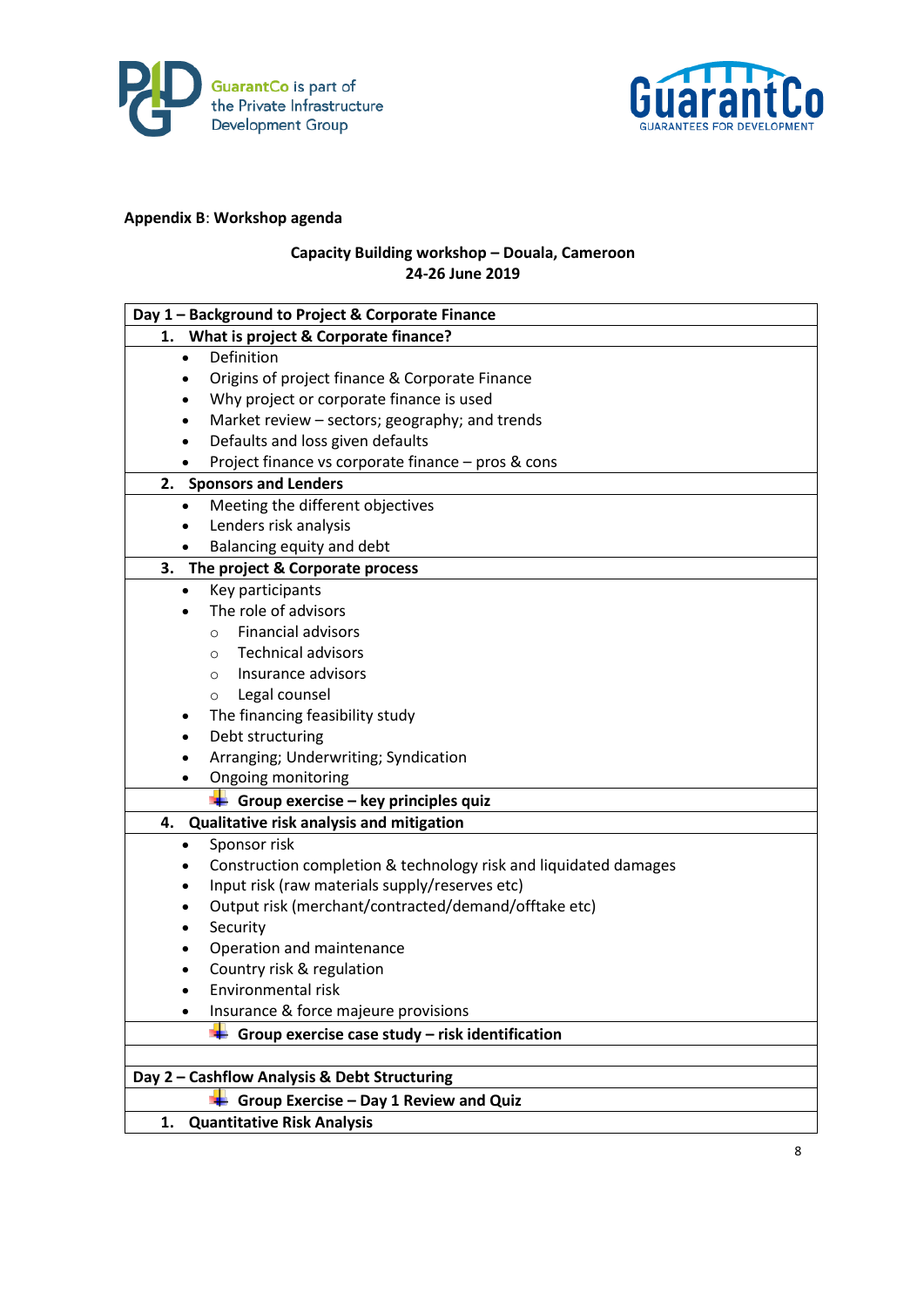



| $\bullet$ | Building the cashflow model                                                    |
|-----------|--------------------------------------------------------------------------------|
| ٠         | Key inputs                                                                     |
| $\bullet$ | Establishing the debt capacity of a project                                    |
| $\bullet$ | Key measurement tools (ADSCR, LLCR & PLCR etc)                                 |
|           | The repayment schedule (straight line, sculpted and annuity profiles)          |
|           | Sensitivity analysis                                                           |
| $\bullet$ | Key financing risks (interest, inflation and foreign exchange)                 |
|           | Interest rate and exchange rate hedging                                        |
|           | <b>Case study-based exercise</b>                                               |
| 2.        | <b>Debt Structuring</b>                                                        |
|           |                                                                                |
|           | 3. Project financing documentation                                             |
| $\bullet$ | The term sheet                                                                 |
| ٠         | Key provisions                                                                 |
| ٠         | Purpose                                                                        |
| ٠         | Fees & margins                                                                 |
|           | Repayment                                                                      |
| $\bullet$ | Representations & warranties                                                   |
|           | Covenants & undertakings                                                       |
|           | Conditions precedent                                                           |
|           | Security                                                                       |
| $\bullet$ | Cashflow waterfall                                                             |
|           | Events of default                                                              |
|           | Group Exercise - Term Sheet Negotiation (Participants are split into two teams |
|           | (sponsors & lenders) to negotiate a term sheet)                                |
|           |                                                                                |
|           | Day 3 - Documentation, Credit Enhancement and the Equator Principles           |
|           | Group Exercise - Day 2 Review and Quiz                                         |
| 1.        | Infrastructure project & Corporate finance                                     |
| $\bullet$ | Transportation & social infrastructure sub-sectors                             |
| $\bullet$ | Roads/railways/hospitals/schools etc                                           |
|           | Volume-based vs availability-based traffic/volume risk models                  |
|           | Public-private partnerships                                                    |
|           | Case Study - An Infrastructure Financing                                       |
| 2.        | <b>Sustainable Lending - The Equator Principles</b>                            |
|           | Origins and purpose of the equator principles                                  |
|           | Recent developments                                                            |
|           | Banks "obligations"                                                            |
|           | Project classification under the equator principles                            |
|           | Environment & social impact awareness                                          |
| 3.        | <b>Power project finance</b>                                                   |
|           | Merchant power markets                                                         |
|           | Thermal power (coal-fired & gas-fired power generation)                        |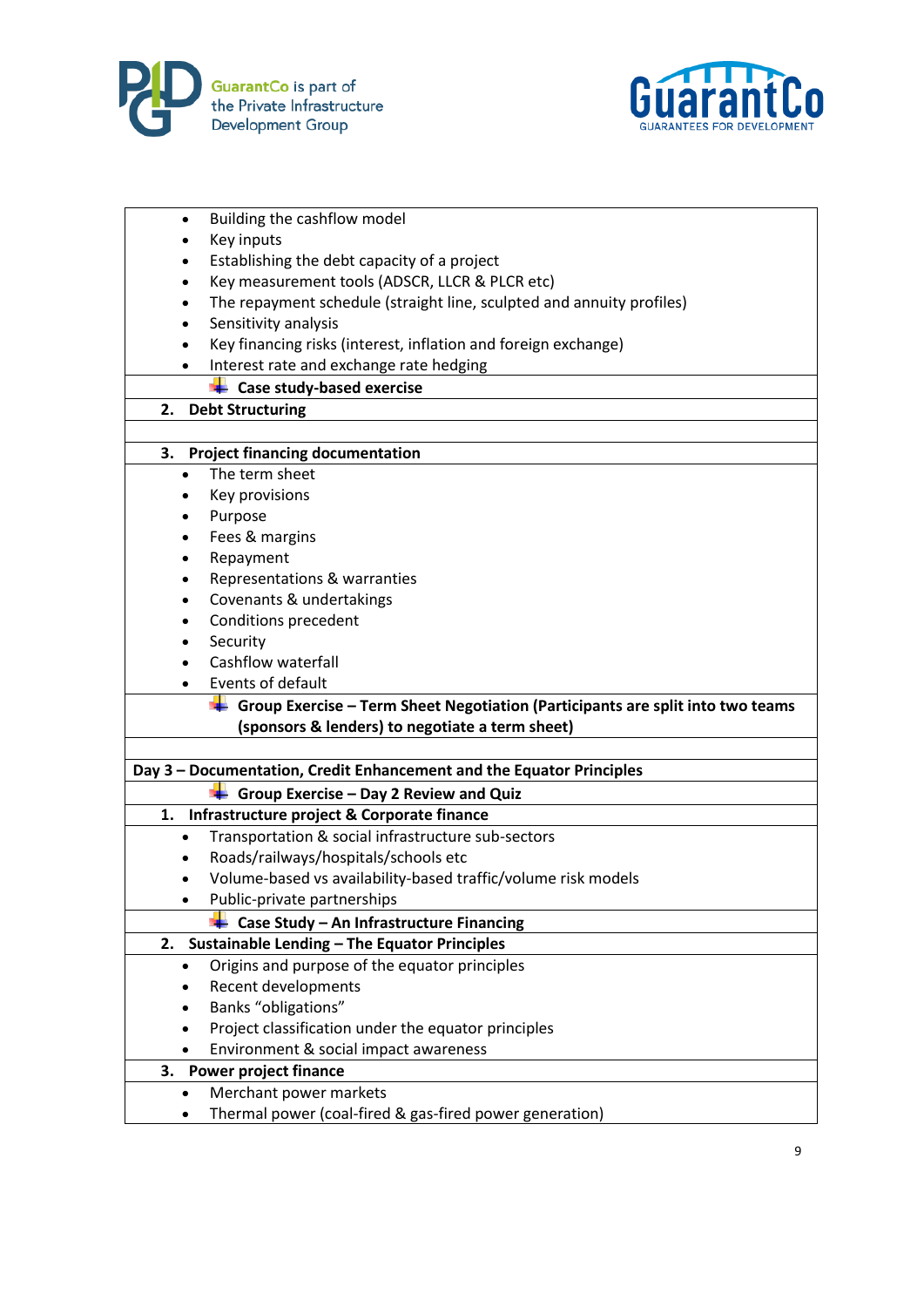



| Renewable energy (wind & solar)<br>$\bullet$                              |  |
|---------------------------------------------------------------------------|--|
| Contracts for differences, PPAs & auctions<br>$\bullet$                   |  |
| Case Study - A power & renewable energy project & Corporate financing     |  |
| 4. Other Sources of Debt Finance & Mitigation                             |  |
| The bond markets                                                          |  |
| Credit enhancement and guarantees<br>$\bullet$                            |  |
| Political risk insurance<br>$\bullet$                                     |  |
| <b>Export credit agencies</b><br>$\bullet$                                |  |
| Multilateral agencies and development financial institutions<br>$\bullet$ |  |
| Sponsor co-lending<br>$\bullet$                                           |  |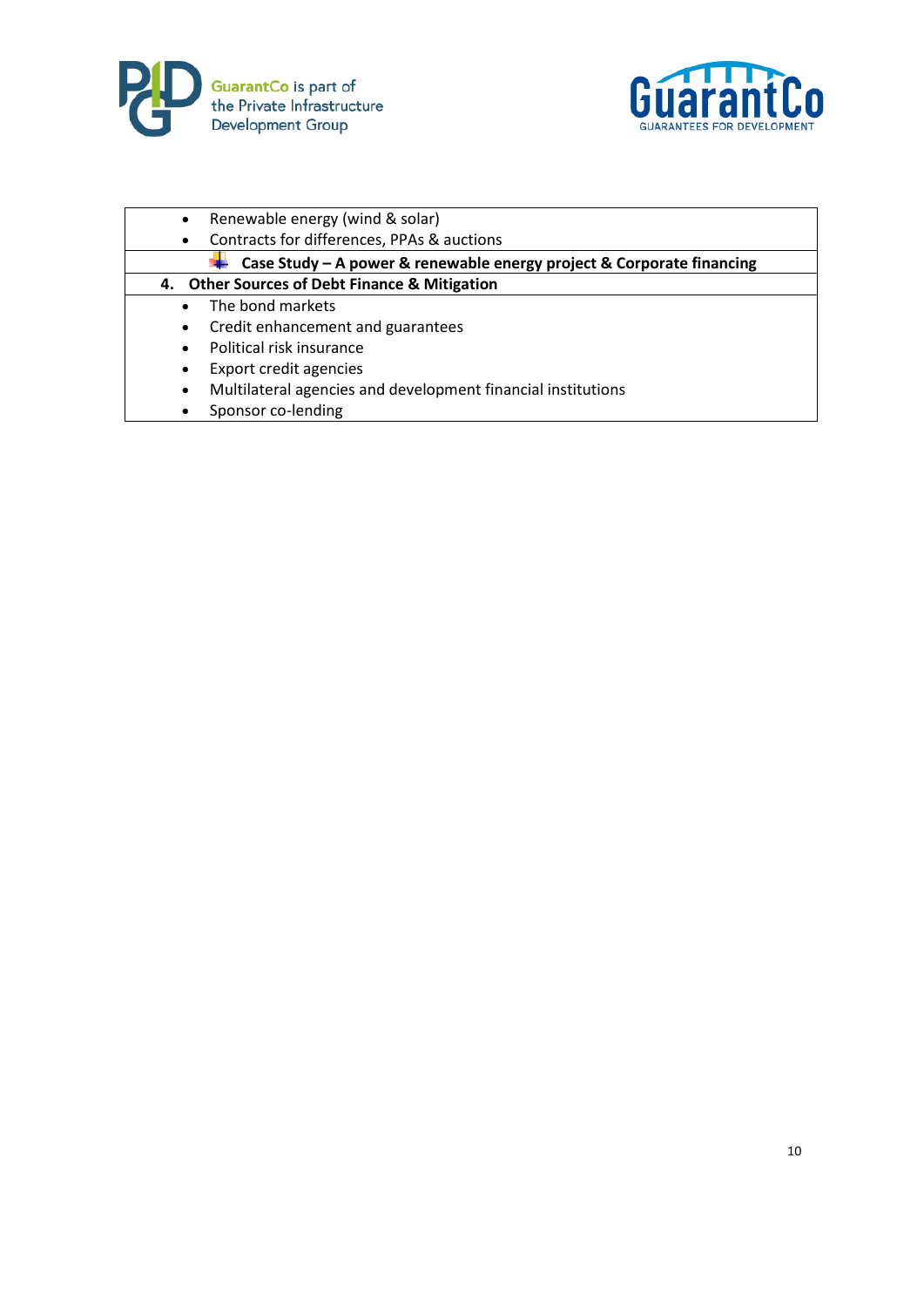



**Appendix C**:

### **CONTRACT FOR TAF CONSULTANCY SERVICES**

**Section 1** 

**FORM OF CONTRACT**

**CONTRACT FOR:**

**THIS CONTRACT is made this ……. day of ……………………….. 2018**

**BETWEEN:** GuarantCo Ltd, a limited liability company organised under the laws of Mauritius, whose registered office is at Level 3, Alexander House, 35 Cybercity, Ebene 72201, Mauritius ("**GuarantCo**")

| <b>AND</b> |  |  |
|------------|--|--|
|            |  |  |

(together the "**Parties**").

### **WHEREAS:**

- **A.** GuarantCo is a member of the Private Infrastructure Development Group ("**PIDG"**) [\(www.pidg.org\)](http://www.pidg.org/), a multi-donor international organisation established to promote private participation in infrastructure in the world's developing countries.
- **B.** GuarantCo has received a grant from the Technical Assistance Facility of the PIDG Trust to fund this Contract. GuarantCo has selected the Consultant to perform the services set out in this Contract.

The Consultant has agreed to provide the Services on the terms and conditions set out in this Contract and in accordance with its tender dated …………………(the "**Tender**").

### **IT IS HEREBY AGREED** as follows:

**1. Documents**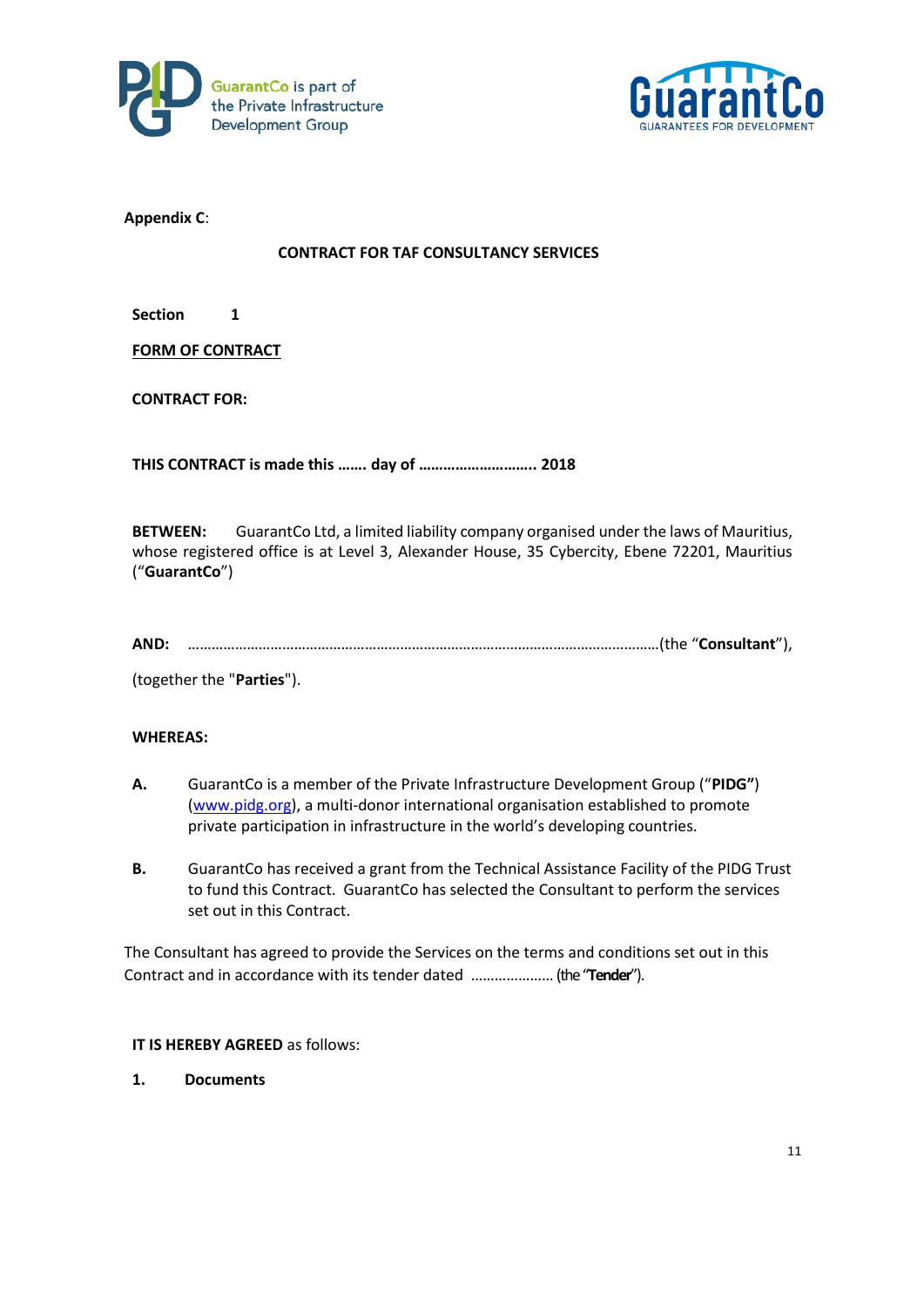



This Contract is comprised of the following documents:

| Section 1 | Form of Contract          |
|-----------|---------------------------|
| Section 2 | <b>General Conditions</b> |
| Section 3 | Terms of Reference        |
| Section 4 | <b>Special Conditions</b> |
| Section 5 | Schedule of Prices        |

This Contract constitutes the entire agreement between the Parties in respect of the Consultant's obligations and supersedes all previous communications between the Parties, other than as expressly provided for in Section 3 and/or Section 4.

### **2. Contract Signature**

- (1) If this Contract is not returned to Angela Silva at GuarantCo Management Company Limited, 6 Bevis Marks, London, EC3A 7BA duly completed, signed and dated on behalf of the Consultant within 30 days of the date of signature on behalf of GuarantCo, GuarantCo will be entitled, at its sole discretion, to declare this Contract void.
- (2) No payment will be made to the Consultant under this Contract until an original of this Contract, signed on behalf of the Consultant, is returned to the address above.

### **3. Commencement and Duration of the Services**

The Consultant shall start the Services upon signature of this Contract and shall complete them by …………………… 2018 unless this Contract is terminated earlier in accordance with its terms and conditions.

### **4. Key Personnel**

The following Key Personnel shall perform the Services:

- i. .
- ii. .
- iii. .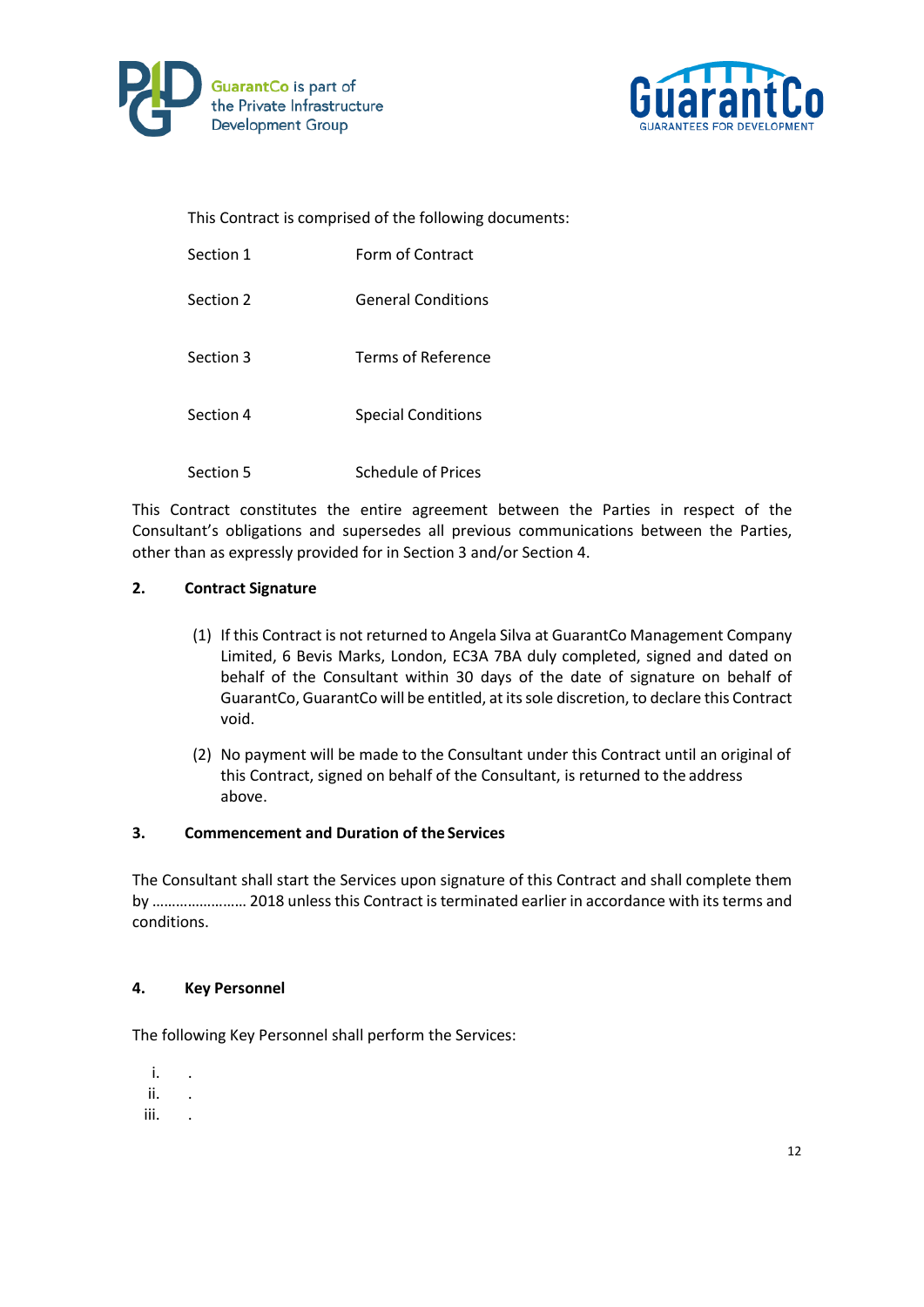



### **5. Financial Limit**

GuarantCo's aggregate liability under this Contract shall not, in any circumstances, exceed in aggregate **USD** including all fees, travel, expenses and applicable taxes (the "Financial Limit") provided that this clause shall not exclude liability of GuarantCo for death or personal injury or fraud.

### **6. Payments**

All payments under this Contract shall be made by GuarantCo in United States dollars.

### **7. Time of the Essence**

Time shall be of the essence as regards the performance by the Consultant of its obligations under this Contract.

This Contract has been made in two originals and may be executed in any number of counterparts, and this has the same effect as if the signatories on the counterparts were on a single copy of this Contract.

For **GuarantCo Ltd**

For **[insert Consultant name**]

By:

By:

Title:

Title: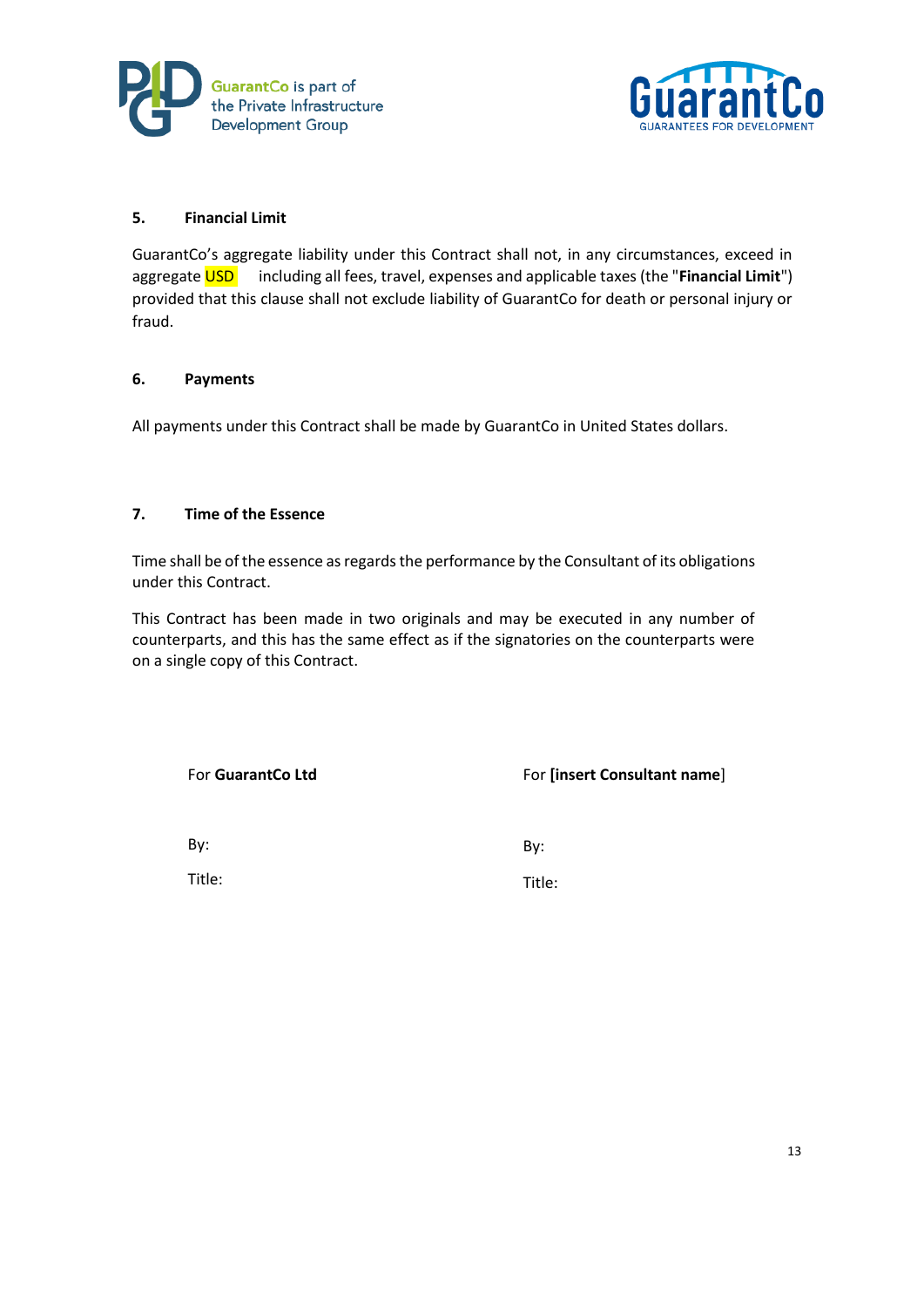



#### **GENERAL CONDITIONS**

#### **DEFINITIONS AND INTERPRETATION**

#### **1. Definitions**

"Code of Conduct and OPPs" means the Code of Conduct and Operating Policies and Procedures of the PIDG (please refer to [http://www.guarantco.com/policies](http://www.guarantco.com/policies-procedures/policies)[procedures/policies\)](http://www.guarantco.com/policies-procedures/policies).

"Consultant" means the person(s), partnership(s) or company(ies) named in Section 1.

"Consultant's Personnel" means any person instructed pursuant to this Contract to undertake any of the Consultant's obligations under this Contract, including the Consultant's employees, agents and sub-contractors.

"Equipment" means any equipment, computer hardware or software, materials, goods and vehicles and associated services necessarily required for the implementation of the Services, which the Consultant cannot reasonably be expected to provide, which are financed or provided by GuarantCo for use by the Consultant.

"Financial Limit" means the amount specified in Section 1 and is the maximum amount payable by GuarantCo under this Contract including all applicable taxes.

"PIDG" means the Private Infrastructure Development Group and The Private Infrastructure Development Group Limited.

"PIDG Trust" means Private Infrastructure Development Group Trust.

"Premises" means, where applicable, the premises or location where the Services are to be provided, as notified by GuarantCo to the Consultant.

"Relevant Terms" has the meaning given to that term in Clause 9.4.

"Services" means the services set out in the Terms of Reference (Section 3).

"Technical Advisor" means the technical advisor for the Technical Assistance Facility of the PIDG (currently James Leigland).

"Tender" means the Consultant's tender for the Services dated  $\begin{bmatrix} 1 \end{bmatrix}$ .

"Third Party IPR" means any intellectual property rights not belonging to either Party but used by the Consultant in creation of the Material and/or in the course of or in connection with the Services.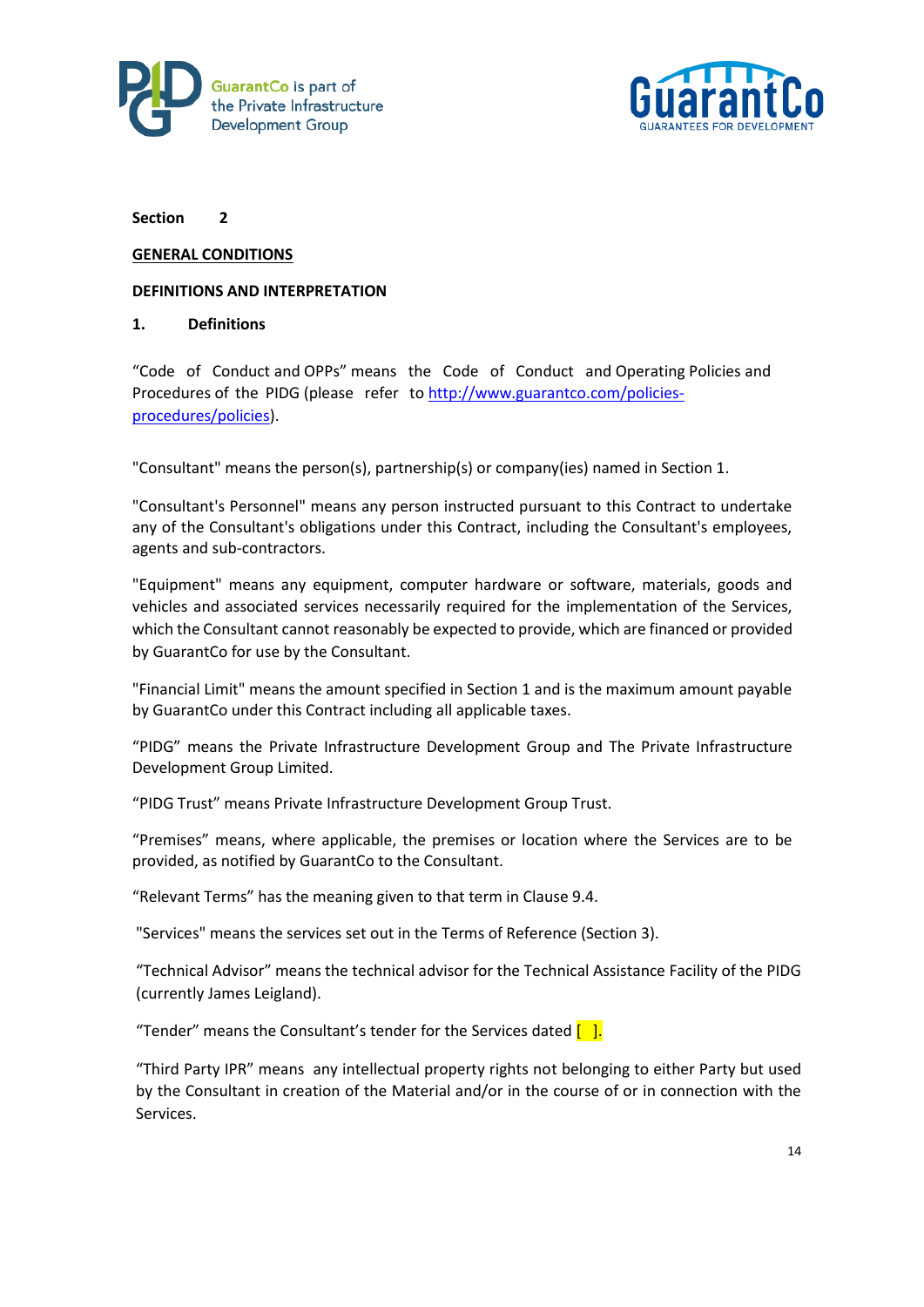



### **2. Interpretation**

- 2.1 In the event of any inconsistency between the Form of Contract (Section 1), these General Conditions (Section 2) and the Special Conditions (Section 4), the Special Conditions shall prevail.
- 2.2 In the event of any inconsistency between the Tender and this Contract, this Contract shall prevail.
- 2.3 The Consultant is not the agent of GuarantCo and has no authority to represent and shall not purport to represent or imply or enter into any commitments on behalf of GuarantCo in any respect.
- 2.4 Nothing in this Contract is intended to make nor shall it make GuarantCo, the employer of the Consultant or any of the Consultant's Personnel.
- 2.5 All communications by the Consultant relating to this Contract, including any notifications or applications for consents or instructions must be addressed to the person named in Section 4 or as otherwise confirmed to the Consultant in writing by GuarantCo.

#### **OBLIGATIONS OF THE CONSULTANT**

### **3. Obligations**

- 3.1 The Consultant shall perform all its obligations under this Contract (including the provision of the Services) with all necessary skill, diligence, efficiency and economy to satisfy generally accepted professional standards expected fromexperts.
- 3.2 If the Consultant is a joint venture then each of the joint venture parties shall have joint and several liability in respect of the Consultant's obligations under this Contract.
- 3.3 The Consultant shall perform the Services in accordance with the Terms of Reference and the Tender and the Consultant represents warrants and undertakes that the Key Personnel named in the Consultant's Tender are available at the time of execution of this Contract and so far as the Consultant is aware they will all be available for the duration of the Contract.
- 3.4 The Consultant shall provide all assistance as reasonably requested by GuarantCo and shall co-operate with GuarantCo in all matters relating to the Services, including in relation to any monitoring or evaluation of the Services carried out by GuarantCo or its representatives.

### **4. Personnel**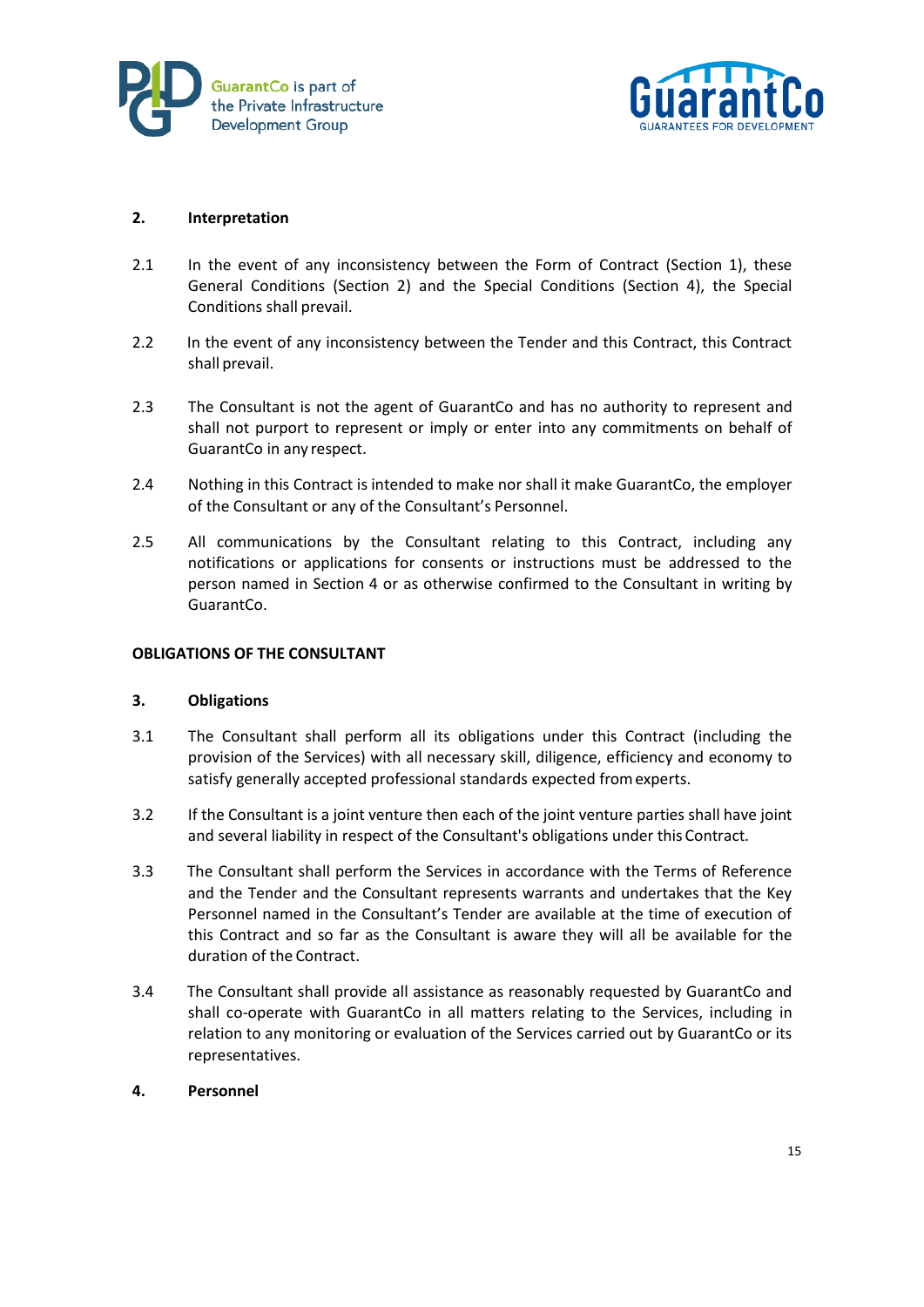



All members of the Consultant's Personnel shall be appropriately qualified, experienced and in a suitable physical condition so as to ensure that the Consultant complies with all the Consultant's obligations under this Contract.

- 4.1 No changes or substitutions may be made to members of the Consultant's Personnel identified as Key Personnel in clause 4 of Section 1 of this Contract without GuarantCo's prior written consent.
- 4.2 If GuarantCo considers any member of the Consultant's Personnel unsuitable, the Consultant shall substitute such member as quickly as reasonably possible without direct or indirect charge to GuarantCo with a replacement acceptable to GuarantCo.
- 4.3 The Consultant is responsible for all acts and omissions of the Consultant's Personnel and for the health, safety and security of such persons and their property.

### **5. Sub-contractors**

- 5.1 The Consultant shall not sub-contract any of its obligations under this Contract without the prior written consent of GuarantCo.
- 5.2 If, having obtained GuarantCo's consent, the Consultant sub-contracts any of its obligations, the sub-contract shall: -
	- (a) provide that payments due to the sub-contractor shall be made not more than 30 days after provision to the Consultant of a valid invoice; and
	- (b) include rights for the Consultant and obligations on the sub-contractor to ensure that GuarantCo's rights to require replacement of personnel (as set out in clause 4.3 of this Section 2) and GuarantCo's rights and the Consultant's obligations as set out in clauses 6 to 10 (inclusive) of this Section 2 can be enforced against the sub-contractor.

### **6. Disclosure of Information**

6.1 The Consultant and the Consultant's Personnel shall not, without the prior written consent of GuarantCo, disclose to any third party any Confidential Information obtained during or arising from this Contract (other than in the proper performance of this Contract or as may be required by authority of competent jurisdiction) nor use any Confidential Information for any purpose other than the performance of the Services. The term "Confidential Information" shall mean information in whatever form (including, without limitation, in written, oral, visual or electronic form or on any magnetic or optical disk or memory and wherever located) relating to the business, products, affairs and finances of GuarantCo or its investments for the time being confidential to GuarantCo or its investments and trade secrets including, without limitation, technical data and know-how relating to the business of GuarantCo or its investments or any of the suppliers, clients, customers, agents, distributors, shareholders or management to all the above, whether or not such information (if in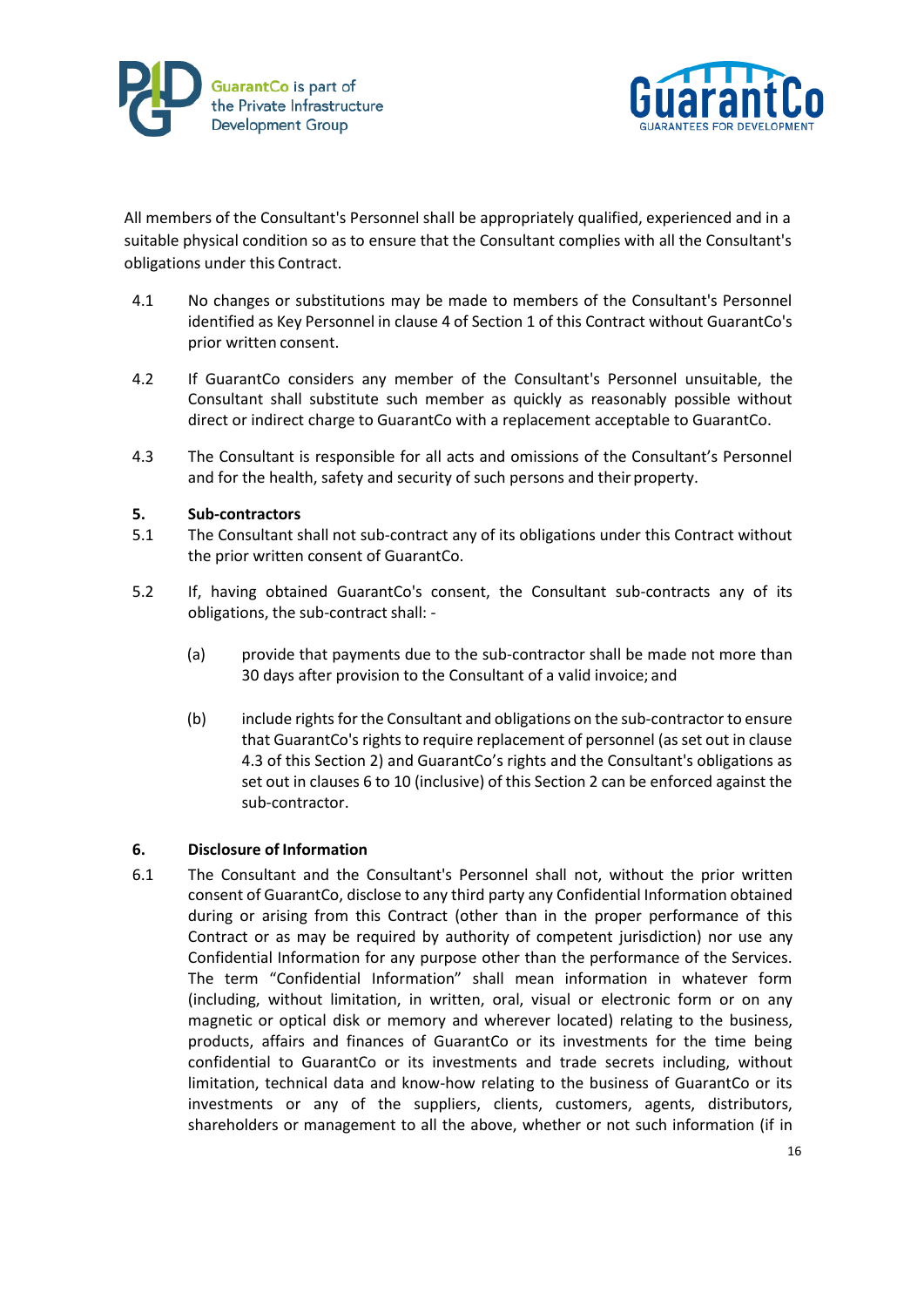



anything other than oral form) is marked confidential. In addition, no publicity is to be given by the Consultant to this Contract without the prior written consent of GuarantCo.

6.2 In accordance with the Code of Conduct and OPPs relating to transparency, information contained in this Contract relating to the identity and nationality/jurisdiction of the Consultant, a description of the Services and the duration and value of this Contract will be published on [www.guarantco.com.](http://www.guarantco.com./)

### **7. Intellectual Property Rights**

- 7.1 All intellectual property rights in all material (including but not limited to reports, data, designs whether or not electronically stored) produced by the Consultant or the Consultant's Personnel pursuant to the performance of the Services ("the Material") shall be the property of the Consultant.
- 7.2 The Consultant hereby grants to GuarantCo, the PIDG, the Technical Advisor and the PIDG Trust a perpetual, worldwide, non-exclusive, irrevocable, royalty free licence to use the Material.
- 7.3 For the purpose of clause 7.2 of this Section 2, "use" shall include, without limitation, the reproduction, publication and sub-licence of the Material and the intellectual property rights therein, including the reproduction and sale of the Material and products incorporating the same for use by any person or for sale or other dealing anywhere in the world.
- 7.4 The Consultant shall ensure that all Material shall contain a statement to the effect that GuarantCo, the PIDG Trust, the Technical Advisor, and the members of the PIDG are licensees.
- 7.5 The Consultant is responsible for obtaining any licences, permissions or consents in connection with any Third Party IPR required for the use of the Material (such licences, permissions or consents to be in writing, confirmation of which the Consultant shall provide to GuarantCo on request). In addition, the Consultant warrants that the provision of the Services and/or the Material does not and will not infringe any third party's intellectual property rights.

### **8. Access and Audit**

- 8.1 The Consultant shall keep accurate and systematic accounts, files and records (the "Records"). The Records shall clearly identify, among other things, the basis upon which invoices have been calculated and the Consultant shall keep the Records throughout the duration of this Contract and for 6 years following its termination.
- 8.2 The Consultant shall upon request provide GuarantCo or its representatives unrestricted access to the Records in order that the Records may be inspected, audited and copied.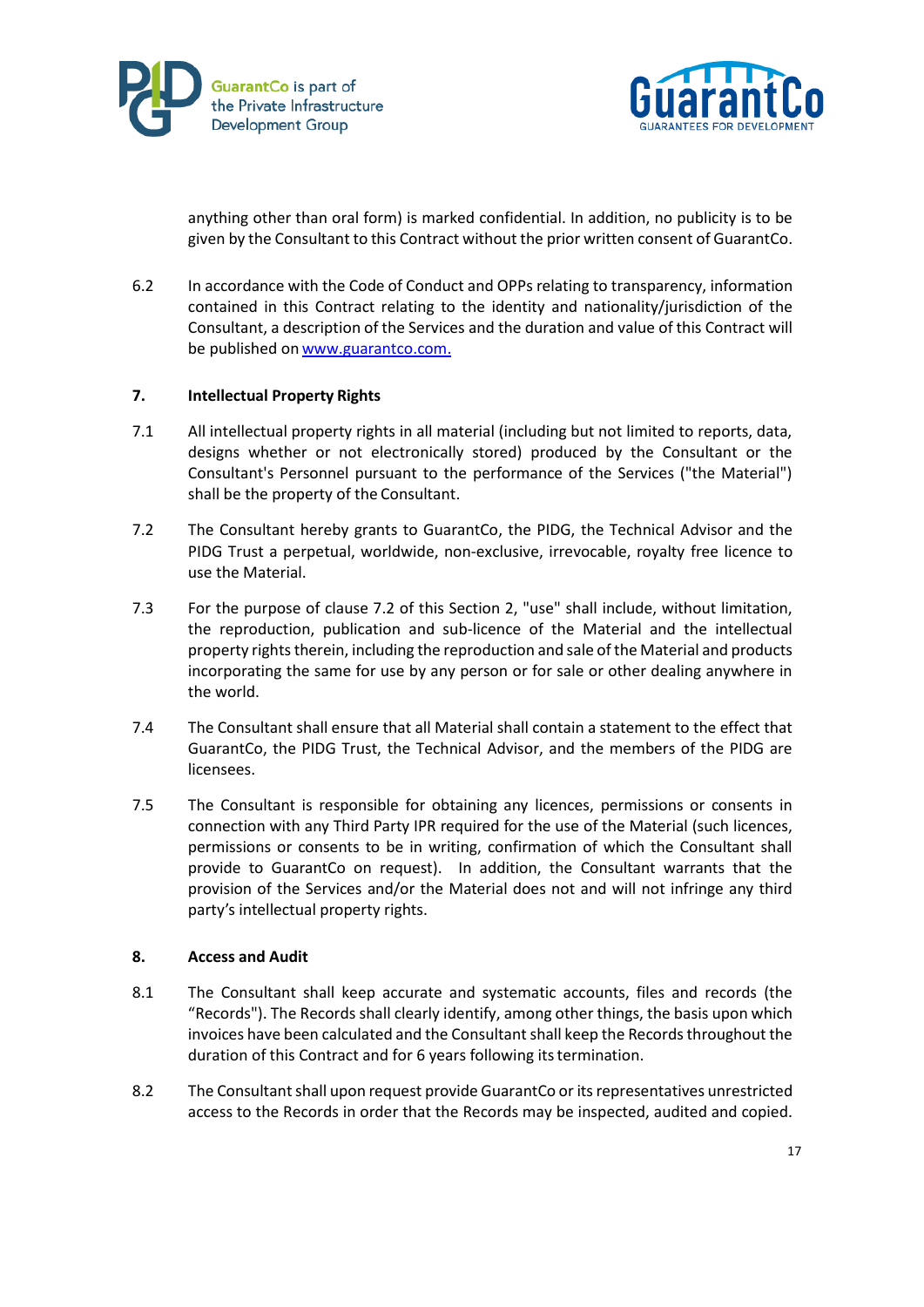



The Consultant shall co-operate fully in providing to GuarantCo or its representative's answers to such enquiries as may be made about the Records.

8.3 Where it is found by GuarantCo that any overpayment has been made to the Consultant the Consultant shall reimburse GuarantCo such amount within 28 days of the date of GuarantCo's written demand.

### **9. Corruption, Commission, Discounts andAnti-bribery**

- 9.1 The Consultant warrants and represents to GuarantCo that neither the Consultant nor any of the Consultant's Personnel:
	- (a) has given, offered or agreed to give or accepted, any gift or consideration of any kind as an inducement or reward for doing or forbearing to do or for having done or forborne to do any act in relation to the obtaining or execution of any contract or for showing or forbearing to show favour or disfavour to any person or entity in relation to any contract; or
	- (b) has entered into any contract in connection with which commission has been paid or agreed to be paid by or to the Consultant or Consultant's Personnel or on their behalf or to their knowledge unless, before such contract was made, particulars of any such commission and of the terms of any agreement for the payment of such commission were disclosed in writing to GuarantCo, whose written consent was subsequently given to such payment.
- 9.2 Neither the Consultant nor any of the Consultant's Personnel shall accept for their own behalf or on benefit of any other person any trade commission, discount or similar payment or benefit in connection with this Contract.
- 9.3 The Consultant shall:
	- (a) comply with all applicable laws, statutes, regulations and codes relating to antibribery and anti-corruption including but not limited to the UK Bribery Act 2010 ("Relevant Requirements");
	- (b) not engage in any activity, practice or conduct which would constitute an offence under sections 1, 2, 6 or 7 of the UK Bribery Act 2010 if such activity, practice or conduct had been carried out in the UK;
	- (c) not act in a manner which is incompatible with the Code of Conduct and OPPs as may be updated from time to time;
	- (d) have and shall maintain in place throughout the term of this Contract its own policies and procedures, including adequate procedures under the UK Bribery

18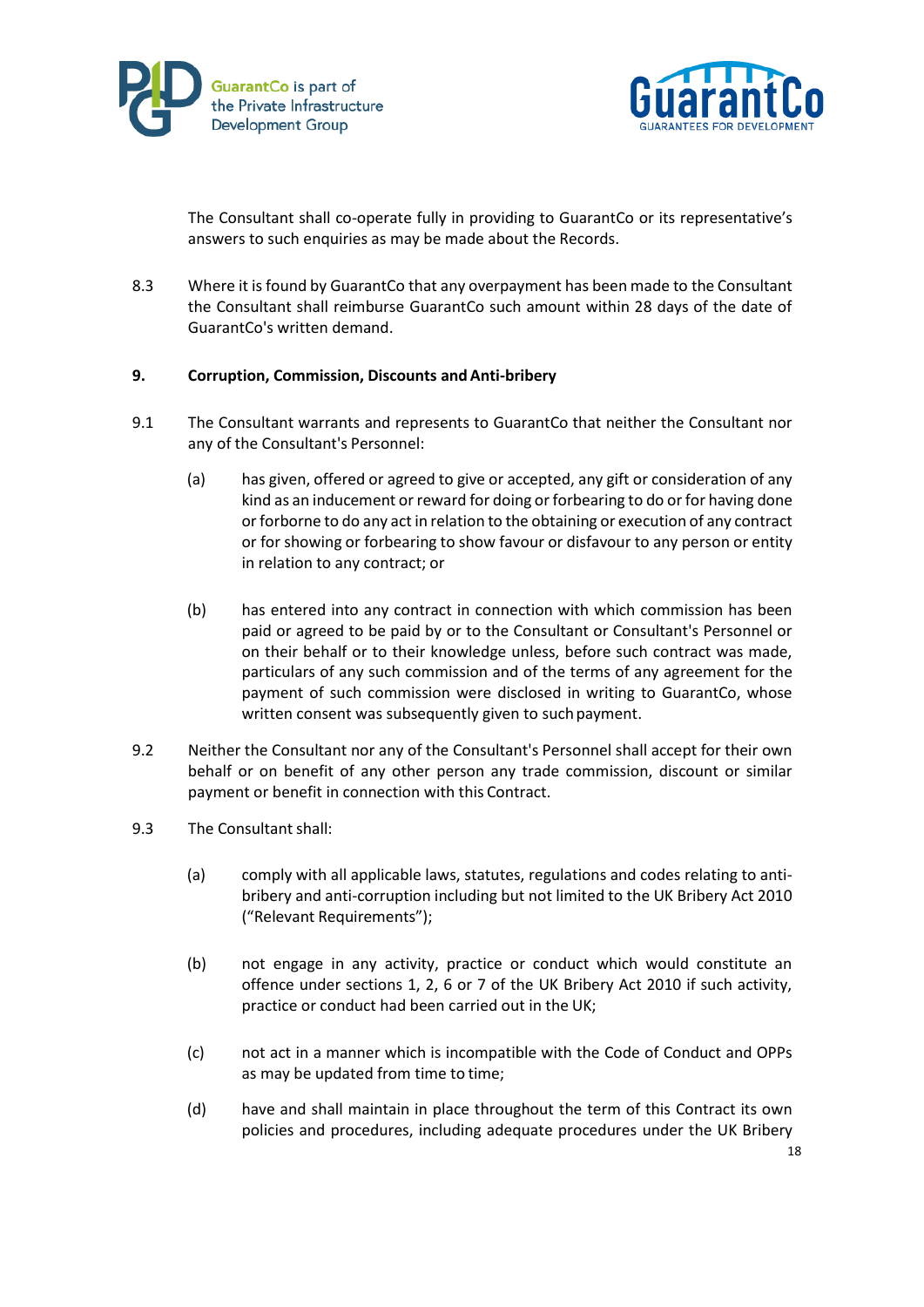



Act 2010, to ensure compliance with the Relevant Requirements and clauses 9.3(b) and (c) of this Section 2, and will enforce them where appropriate;

- (e) promptly report to GuarantCo any request or demand for any undue financial or other advantage of any kind received by the Consultant in connection with the performance of this Contract;
- (f) immediately notify GuarantCo in writing if a foreign public official becomes an officer or employee of the Consultant or acquires a direct or indirect interest in the Consultant, and the Consultant warrants that it has no foreign public officials as officers, employees or direct or indirect owners at the date of this Contract;
- (g) within 10 (ten) days of receiving a written request from GuarantCo referring to this clause 9.3 (g), certify to GuarantCo in writing signed by an officer of the Consultant compliance with this clause 9 by the Consultant and all persons associated with it under clause 9.4 of this Section 2. The Consultant shall provide such supporting evidence of compliance as GuarantCo may reasonably request.
- 9.4 The Consultant shall ensure that any person associated with the Consultant who is performing services in connection with this Contract does so only on the basis of a written contract which imposes on and secures from such person terms equivalent to those imposed on the Consultant in this clause 9 (Corruption, Commission, Discounts and Anti-bribery) and Clause 26 (Status) (the "Relevant Terms"). The Consultant shall be responsible for the observance and performance by such persons of the Relevant Terms, and shall be directly liable to GuarantCo for any breach by such persons of any of the Relevant Terms.
- 9.5 For the purpose of this clause 9, the meaning of adequate procedures and foreign public official and whether a person is associated with another person shall be determined in accordance with section 7(2) of the UK Bribery Act 2010 (and any guidance issued under section 9 of that Act), sections 6(5) and 6(6) of that Act and section 8 of that Act respectively. For the purpose of this clause 9, a person associated with the Consultant includes but is not limited to any subcontractor of theConsultant.

### **10. Conflict of Interest**

- 10.1 Neither the Consultant nor any of the Consultant's Personnel shall engage in any personal, business or professional activity which conflicts or could conflict with any of their obligations in relation to this Contract.
- 10.2 The Consultant and the Consultant's Personnel shall notify GuarantCo immediately of any real, apparent or potential conflict together with recommendations as to how the conflict can be avoided.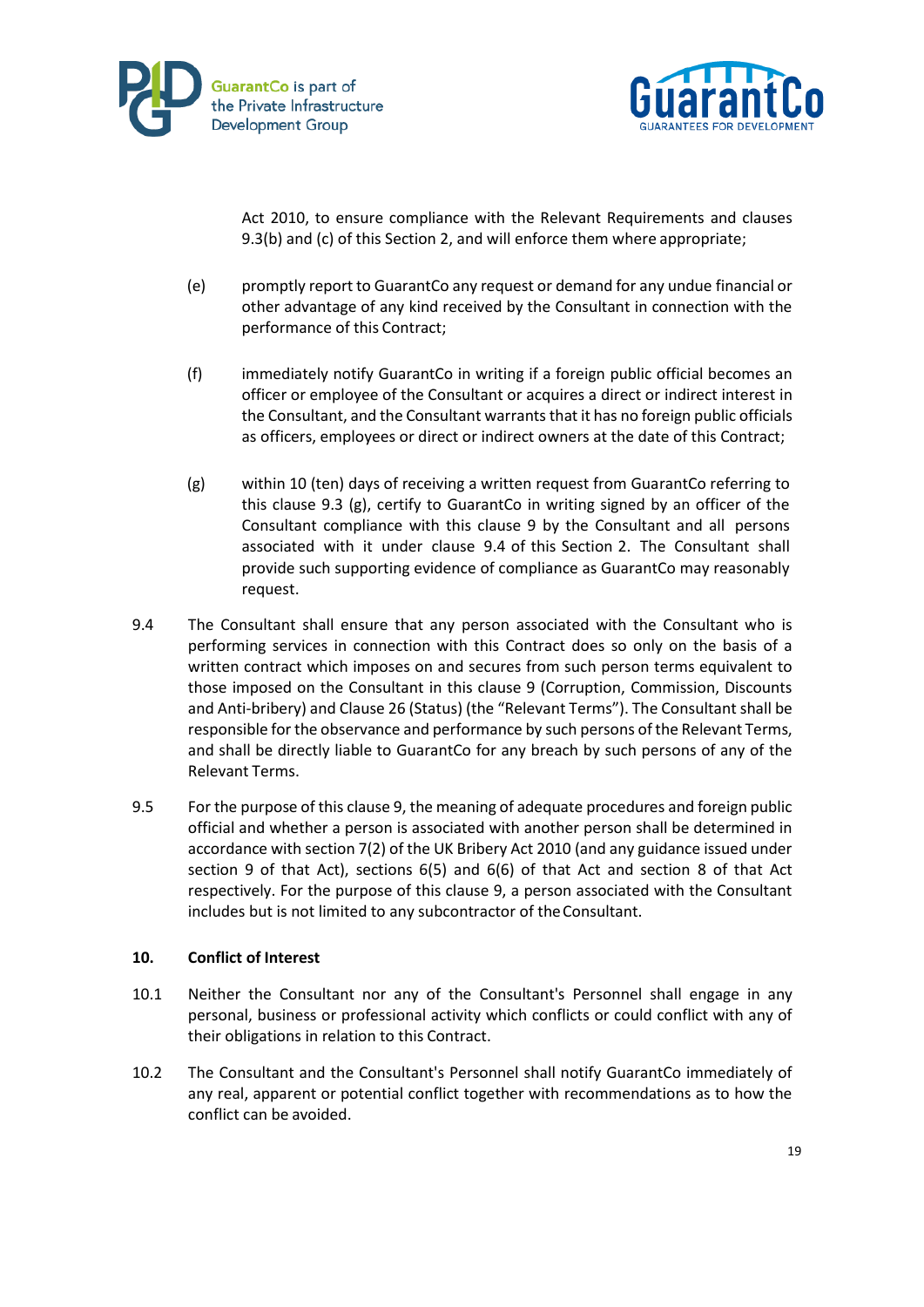



### **11. Indemnity**

- 11.1 Except where arising from the negligence of GuarantCo or GuarantCo's employees or agents, the Consultant shall indemnify GuarantCo in respect of any costs or damages howsoever arising out of or related to breach of warranty or representation, contract or statutory duty, or tortious acts or omissions by the Consultant or the Consultant's Personnel or any claims made against GuarantCo by third parties in respect thereof.
- 11.2 Except where arising from the negligence of GuarantCo or GuarantCo's employees or agents, the Consultant shall indemnify GuarantCo, the PIDG, the PIDG Trust, the CMO and the Technical Advisor in respect of (i) any loss, damage or claim howsoever arising out of or related to negligence by the Consultant or any of the Consultant's Personnel in relation to the performance of the Services; and (ii) any claim howsoever arising by any person employed or otherwise engaged by the Consultant.

### **PROCUREMENT AND EQUIPMENT**

#### **12. Procurement**

- 12.1 If GuarantCo agrees to finance the purchase of any Equipment for use in providing the Services, such Equipment shall be procured in accordance with GuarantCo's Procurement Policy and Guidelines as may be updated from time to time.
- 12.2 If GuarantCo agrees to reimburse any travel or other expenses, such expenses must be incurred in accordance with GuarantCo's Travel and Expenses Reimbursement Policy and Procedures, available here: [http://www.guarantco.com/policies-procedures/policies.](http://www.guarantco.com/policies-procedures/policies)

### **13. Use of and Responsibility for Equipment**

- 13.1 Equipment may only be used in providing the Services and shall be safely kept and maintained. Personal use of Equipment by the Consultant is not permitted unless GuarantCo gives prior written consent.
- 13.2 The Consultant shall keep an up to date inventory of the Equipment, its condition and location and make such inventory available to GuarantCo immediately onrequest.
- 13.3 Subject to clause 13.4 of this Section 2, the Consultant shall be responsible for all loss or damage to Equipment other than that caused by fair wear and tear. The Consultant shall notify GuarantCo immediately the Consultant becomes aware of any loss of or damage to Equipment.
- 13.4 Except as required by law, the Consultant shall not insure Equipment. GuarantCo shall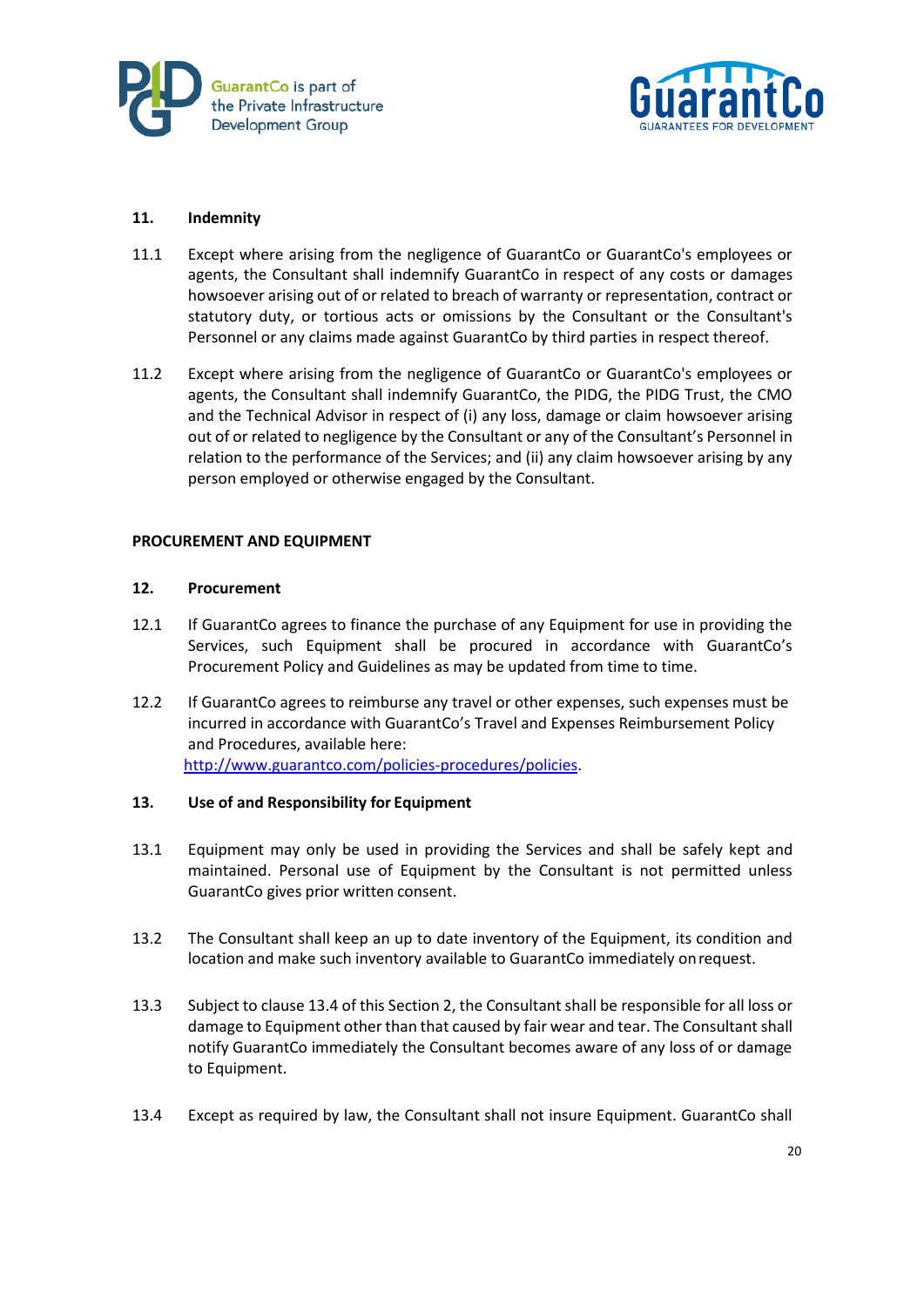



bear the risk in respect of loss or damage provided such loss or damage was not due to the Consultant's negligence and provided the Consultant obtains and pays to GuarantCo such proper compensation as may be due fromothers.

13.5 The Consultant shall obtain GuarantCo's instructions on the disposal of Equipment and comply with such instructions.

### **PRICE AND PAYMENT**

### **14. Applicable Provisions and Financial Limit**

- 14.1 Unless different provisions are substituted in Section 4, clauses 14 to 18 (inclusive) of this Section 2 shall apply in relation to price and payment.
- 14.2 The components which comprise the Financial Limit are set out in the Schedule of Prices, Section 5. No expenditure may be incurred in excess of the Financial Limit and no virements between components shown in the Schedule of Prices in Section 5 are permitted without the prior written approval of GuarantCo.

### **15. Price/Fees**

15.1 Any price or fees payable (as set out in Section 5) are deemed to cover the cost of salary, overseas inducements, leave allowances and bonuses of the Consultant's Personnel and all profit, taxes (including but not limited to sales or ad valorem taxes or similar impositions), insurances, super-annuation, non-working days and all other costs including, but not limited to, clothing, passports, visas and vaccinations and overheads of whatsoever nature that may be incurred except those otherwise specifically provided for in this Contract, if any.

### **16. Expenses**

16.1 The Consultant will subject to the terms of this Contract be reimbursed up to the limit of the reimbursable expenses set out in Section 5.

### **17. Invoicing Instructions**

- 17.1 Unless otherwise expressly provided in Section 4 or Section 5, invoices should be submitted monthly in arrears to Angela Silva, GuarantCo Management Company Limited, 6 Bevis Mark, London EC3A 7BA for payment by GuarantCo and in accordance with the remainder of this clause 17.
- 17.2 GuarantCo shall unless otherwise expressly provided in Section 4 make payments due by direct credit. All invoices must contain details of the account to which payments are to be made.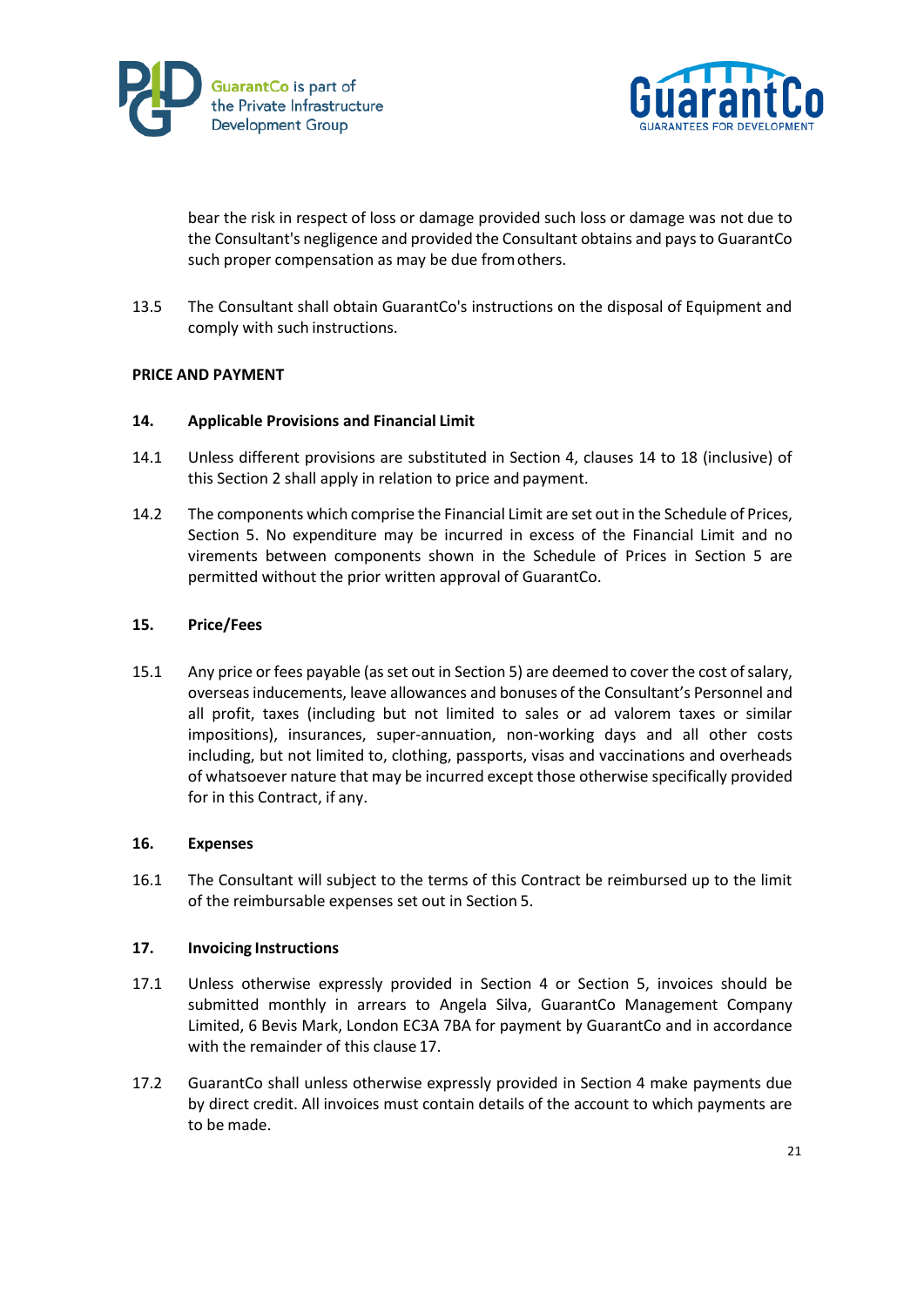



- 17.3 Invoices should include the Consultant's form of letterhead, reference number to this Contract name and date and bear an original signature. They should be numbered sequentially, dated and marked "For the attention of Finance Director, GuaratCo Ltd, C/o GuarantCo Management Company Limited, 6 Bevis Marks, London EC3A 7BA". The final invoice presented in connection with this Contract should be endorsed "Final Invoice".
- 17.4 All invoices should contain details of reimbursable expenditure if any in accordance with Section 4 or 5 of this Contract.
- 17.5 Invoices for reimbursable expenditure if any shall be accompanied by evidence of expenditure satisfactory to GuarantCo. GuarantCo may request proof of payment in respect of any item and shall be entitled to refuse to meet a claim if this is not provided within a reasonable time. All reimbursable expenses must be in accordance with GuarantCo's Travel and Expense Reimbursement Policy and Procedures, available here: [http://www.guarantco.com/storage/pdf/Travel-and-Expense-Reimbursement-Policy](http://www.guarantco.com/storage/pdf/Travel-and-Expense-Reimbursement-Policy-and-Procedures.pdf)[and-Procedures.pdf.](http://www.guarantco.com/storage/pdf/Travel-and-Expense-Reimbursement-Policy-and-Procedures.pdf)
- 17.6 Any invoice not presented in accordance with the above may be rejected and in any event shall be liable to query and delay in payment. GuarantCo reserves the right not to pay any amount due in respect of an invoice received by GuarantCo more than 90 days after the day of the Consultant becoming entitled to invoice for the payment to which it relates.

### **18. Payments**

- 18.1 Subject to GuarantCo being satisfied that the Consultant is or has been carrying out its duties, obligations and responsibilities under this Contract, sums duly approved shall be paid within 30 days of receipt of a valid invoice.
- 18.2 Payment shall be made in United States Dollars to the account nominated by the Consultant. Reimbursable expenditure (if any) arising in foreign currency shall (subject to the Financial Limit) be reimbursed at the exchange rate stated on [www.bloomberg.com](http://www.bloomberg.com/) on the day of payment.
- 18.3 If for any reason GuarantCo is dissatisfied with the Consultant's performance of its duties, obligations or responsibilities under this Contract, an appropriate sum may be withheld from any payment otherwise due. In such event GuarantCo shall identify the particular duties, obligations or responsibilities with which it is dissatisfied together with the reasons for such dissatisfaction, and payment of the amount outstanding will be made upon performance satisfactory to GuarantCo or resolution of outstanding queries.
- 18.4 Should GuarantCo determine after paying any amount under this Contract that the Consultant has not performed its duties, obligations or responsibilities satisfactorily, GuarantCo may recover, or withhold from further payments, and a proportionate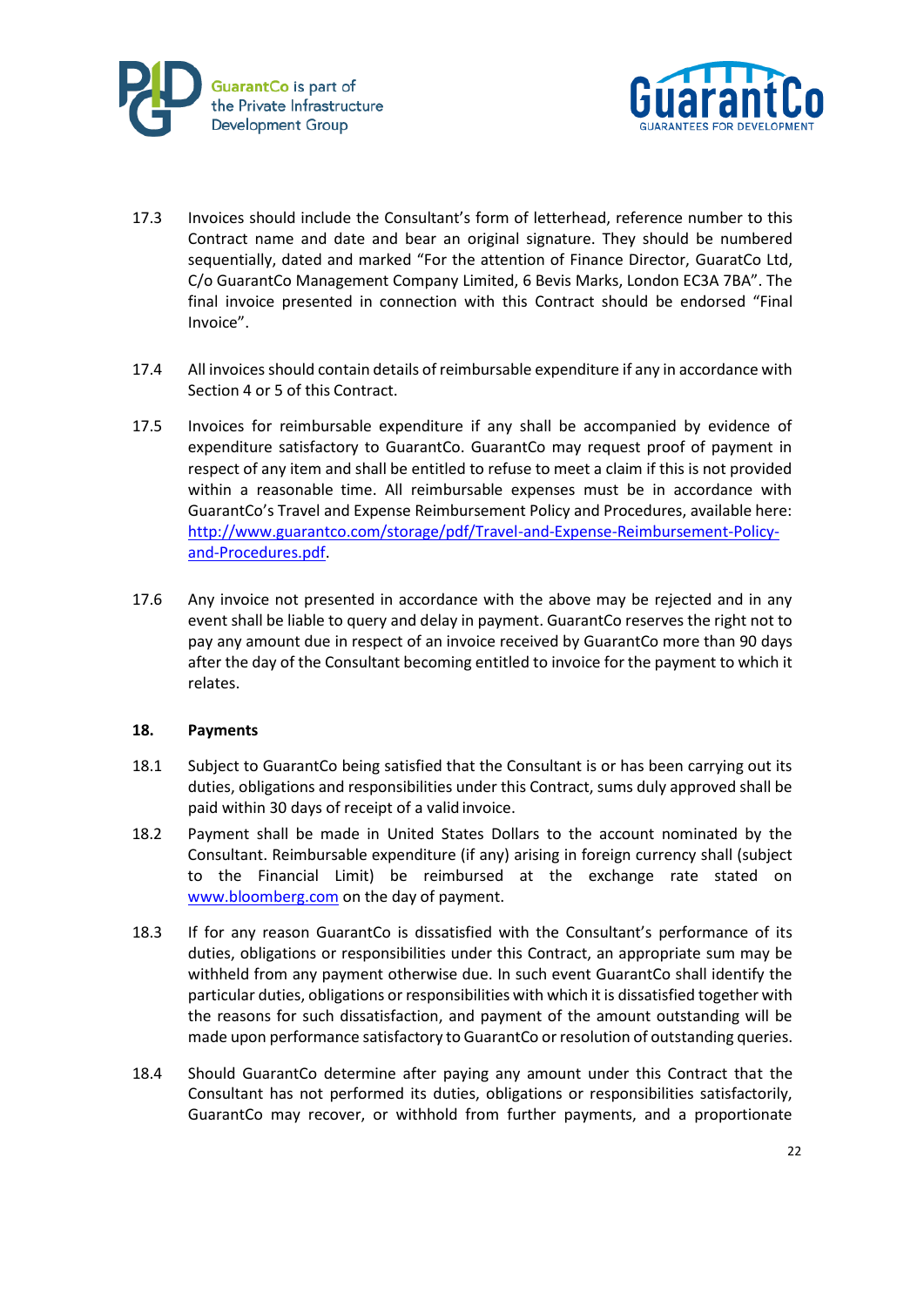



amount until the position has been remedied to GuarantCo's satisfaction.

#### **FORCE MAJEURE AND TERMINATION**

#### **19. Force Majeure**

- 19.1 Where the performance by the Consultant of its obligations under this Contract is delayed, hindered or prevented by an event or events beyond the reasonable control of the Consultant and against which an experienced consultant could not reasonably have been expected to take precautions, the Consultant shall promptly notify GuarantCo in writing, specifying the nature of the force majeure event and stating the anticipated delay in the performance of thisContract.
- 19.2 From the date of receipt of a notice given in accordance with clause 19.1 of this Section 2, GuarantCo may, at its sole discretion, either suspend this Contract for up to a period of 6 months ("the Suspension Period") or terminate this Contract forthwith.
- 19.3 If by the end of the Suspension Period the Parties have not agreed a further period of suspension or re-instatement of this Contract, this Contract shall terminate automatically.

### **20. Suspension or Termination without Default of the Consultant**

- 20.1 GuarantCo may, at its sole discretion, suspend or terminate this Contract at any time by so notifying the Consultant in writing and giving the reason(s) for such suspension or termination.
- 20.2 Where this Contract has been suspended or terminated pursuant to clause 20.1 of this Section 2, the Consultant shall:
	- (a) take such steps as are necessary to suspend or terminate the provision of the Services, (including suspending or terminating any sub-contracts) in a costeffective, timely and orderly manner; and
	- (b) provide to GuarantCo, not more than 60 days after GuarantCo notifies the Consultant of the suspension or termination of this Contract an account in writing, stating:
		- (i) the fees, if any, or reimbursable expenditure, if any, due before the date of suspension or termination; and
		- (ii) costs if any to be expended after the date of suspension or termination which the Consultant necessarily incurred in the proper performance of this Contract and which it cannot reasonably be expected to avoid or recover.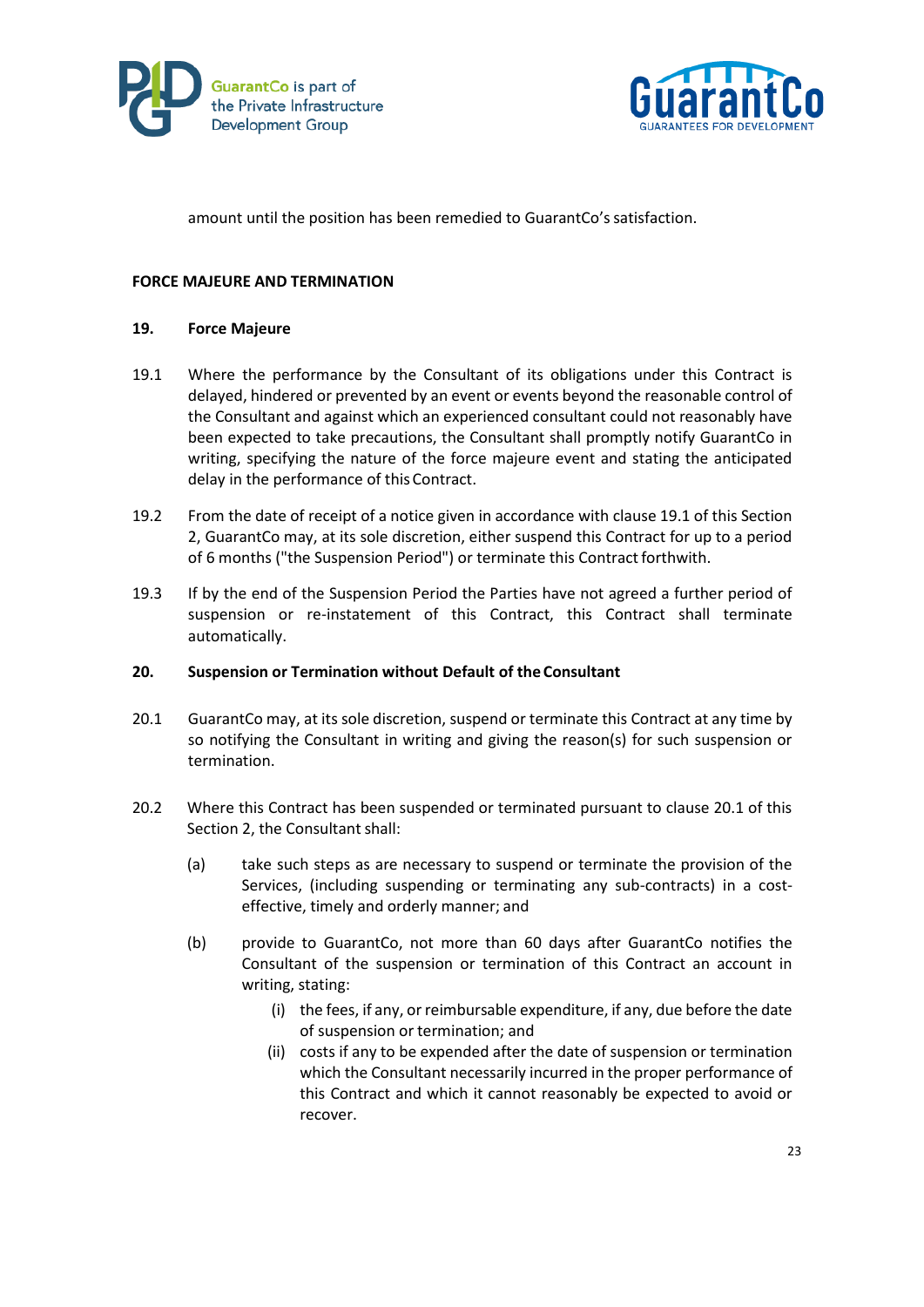



20.3 Subject to GuarantCo's approval, GuarantCo shall pay such amount referred to in clause 20.2(b) of this Section 2 to the Consultant within 30 days after receipt from the Consultant of an Invoice in respect of the amount due.

### **21. Suspension or Termination with Default of the Consultant**

- 21.1 GuarantCo may notify the Consultant of the suspension or termination of this Contract where the Services or any part of them are not provided to the satisfaction of GuarantCo, giving the reasons for such dissatisfaction and, in the case of suspension, the action GuarantCo may require to be taken by the Consultant to remedy that dissatisfaction and the time within which it must be completed.
- 21.2 Where this Contract is suspended in accordance with clause 21.1 of this Section 2 and the Consultant subsequently fails to remedy the position to the satisfaction of GuarantCo, GuarantCo may terminate this Contract forthwith.
- 21.3 GuarantCo may, without prejudice to its other rights, including but not limited to the right to claim for costs and losses incurred, terminate this Contract forthwith where:
	- (a) the Consultant or any member of the Consultant's Personnel, either directly or through their servants or agents, breaches any of their duties, obligations or responsibilities under this Contract; or
	- (b) the Consultant or any member of the Consultant's Personnel has committed an offence under the UK Bribery Act 2010 or the Anti-Terrorism Crime and Security Act 2001 or breaches this clause 9;or
	- (c) the Consultant breaches clause 26; or
	- (d) the Consultant is an individual or a partnership and at any time:
		- (i) becomes bankrupt; or
		- (ii) is the subject of a receiving order or administration order; or
		- (iii) makes any composition or arrangement with or for the benefit of the Consultant's creditors; or
		- (iv) makes any conveyance or assignment for the benefit of the Consultant's creditors; or
	- (e) the Consultant is a company and:
		- (i) an order is made or a resolution is passed for the winding up of the Consultant; or
		- (ii) a receiver or administrator is appointed in respect of the whole or any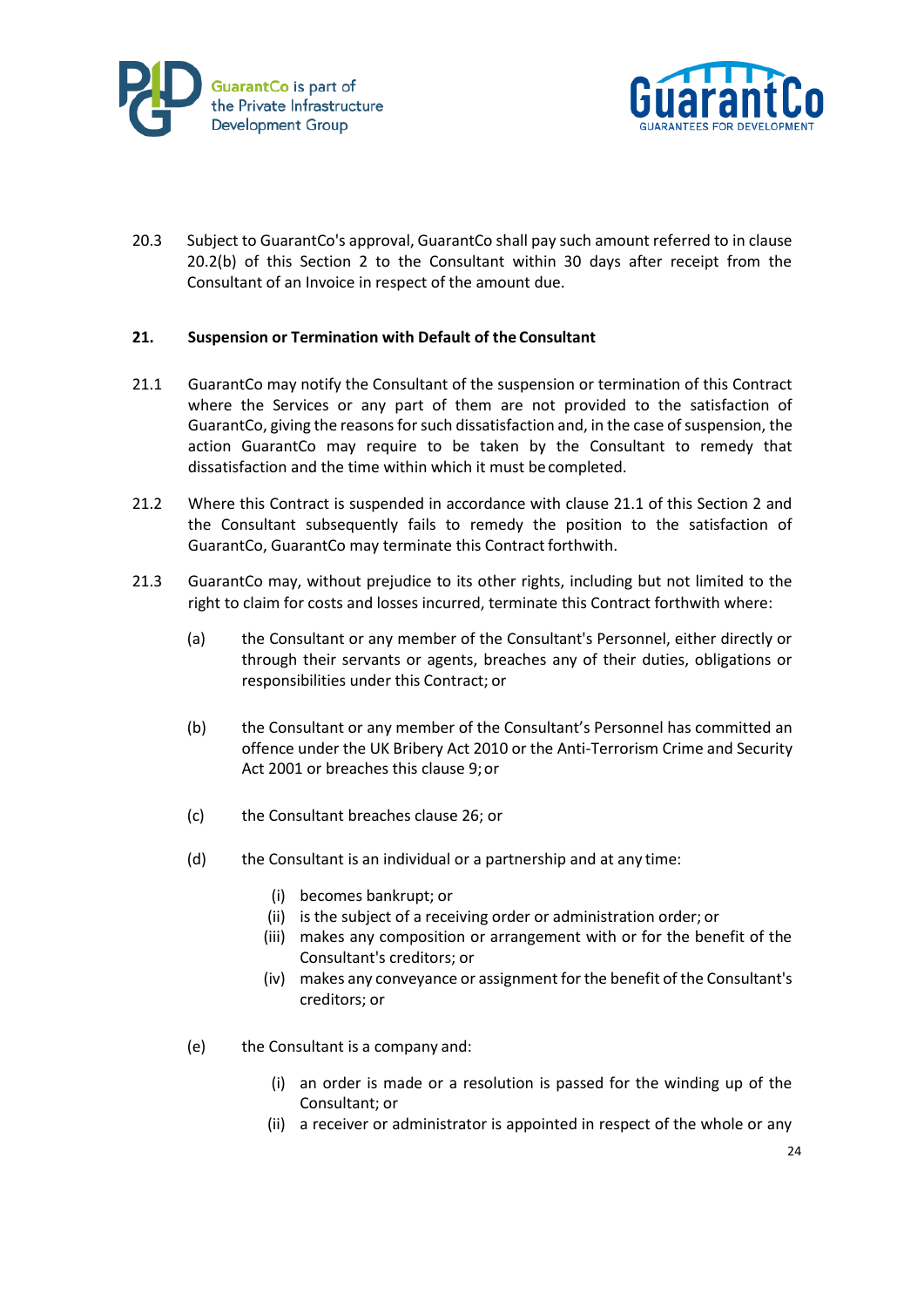



part of the undertaking of the Consultant; or

- (f) the Consultant is a partnership or a company and there is a Change in Control. "Change in Control" means that the person(s) (including corporate bodies) directly or indirectly in Control of the Consultant at the time this Contract is entered into cease to be in Control. "Control" means the power of a person to secure that the affairs of the Consultant are conducted in accordance with the wishes of that person.
- 21.4 Where this Contract is terminated in accordance with this clause 21, the Consultant shall without prejudice to GuarantCo's other remedies, take any steps necessary to terminate the provision of the Services in a timely and orderly manner but shall not be entitled to any further payment in relation to this Contract.
- 21.5 Where this Contract is terminated pursuant to clause 21.3(b) of this Section 2 the Consultant shall pay GuarantCo within 10 days of notification such amount as GuarantCo shall have determined as the amount of any loss to GuarantCo resulting from such termination together with the amount or value of any gift, consideration or commission concerned.

### **GENERAL PROVISIONS**

### **22. Variations**

22.1 No variation in the terms or scope of this Contract shall be effective without GuarantCo's prior written consent. GuarantCo shall have no liability in respect of work performed outside the Services set out in Section 3.

### **23. Assignment**

23.1 The Consultant shall not, without the prior written consent of GuarantCo, assign or transfer or cause to be assigned or transferred, whether actually or as the result of takeover, merger or other change of identity or character of the Consultant, any of its rights or obligations under this Contract or any part, share or interesttherein.

### **24. Limit of Liability**

24.1 The Consultant's aggregate liability under this Contract shall be limited to an amount equal to three times the Financial Limit, provided that there has not been misconduct, gross negligence, dishonesty or fraud on behalf of the Consultant or the Consultant's Personnel.

### **25. Retention of Rights**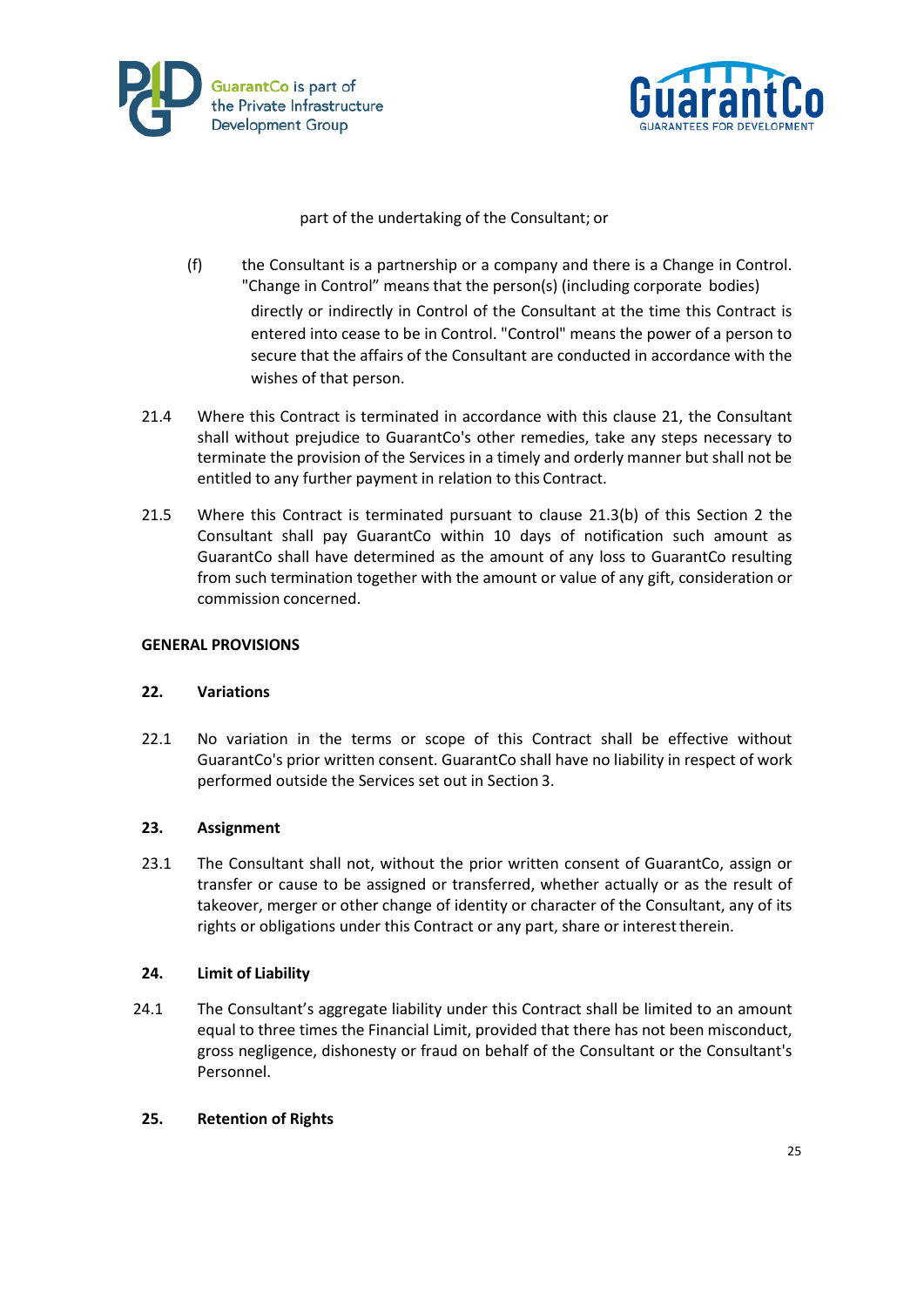



25.1 Clauses 6, 7, 8, 11, 25, 26 and 29 of this Section 2 and any relevant clauses listed under Section 4 shall continue in force following the termination of this Contract.

### **26. Status**

- 26.1 The relationship of the Consultant to GuarantCo will be that of independent contractor and nothing in this Contract shall render the Consultant or any Consultant's Personnel an employee, worker, agent or partner of GuarantCo and the Consultant shall not hold itself out as such.
- 26.2 This Contract constitutes a contract for the provision of services and not a contract of employment and accordingly the Consultant shall be fully responsible for and shall indemnify GuarantCo for and in respect of payment of the following within the prescribed time limits:
	- (a) any income tax, national insurance and social security contributions and any other employment related liability, deduction, contribution, assessment or claim in any applicable jurisdiction arising from or made in connection with either the performance of the Services, or any payment or benefit received by the Consultant (or, where applicable, any Consultant's Personnel) in respect of the Services, where such recovery is not prohibited by law and the Consultant shall further indemnify GuarantCo against all reasonable costs, expenses and any penalty, fine or interest incurred or payable by GuarantCo in connection with or in consequence of any such liability, deduction, contribution, assessment or claim other than where the latter arise out of GuarantCo's negligence or wilful default; and
	- (b) any liability for any employment-related claim or any claim based on worker status (including reasonable costs and expenses) brought by the Consultant (or, where applicable, any Consultant's Personnel) against GuarantCo arising out of or in connection with the provision of the Services, except where such claim is as a result of any act or omission of GuarantCo.
- 26.3 Where applicable, the Consultant:
	- (a) acknowledges and agrees that it is intended that all employees of the Consultant (if any) shall remain employees of the Consultant and that termination of this Contract (or any part of it) shall not operate to transfer the contracts of employment of any employees to GuarantCo or any third party; and
	- (b) shall use reasonable endeavours to ensure that no member of its staff is deployed in the delivery of the Services to such an extent that the Transfer of Undertakings (Protection of Employment) Regulations 2006 (or any applicable equivalent legislation in any relevant jurisdiction, including in the European Union the Acquired Rights Directive (Council Directive 77/187 as amended) and any national legislation enacting to such Directive) may operate to transfer the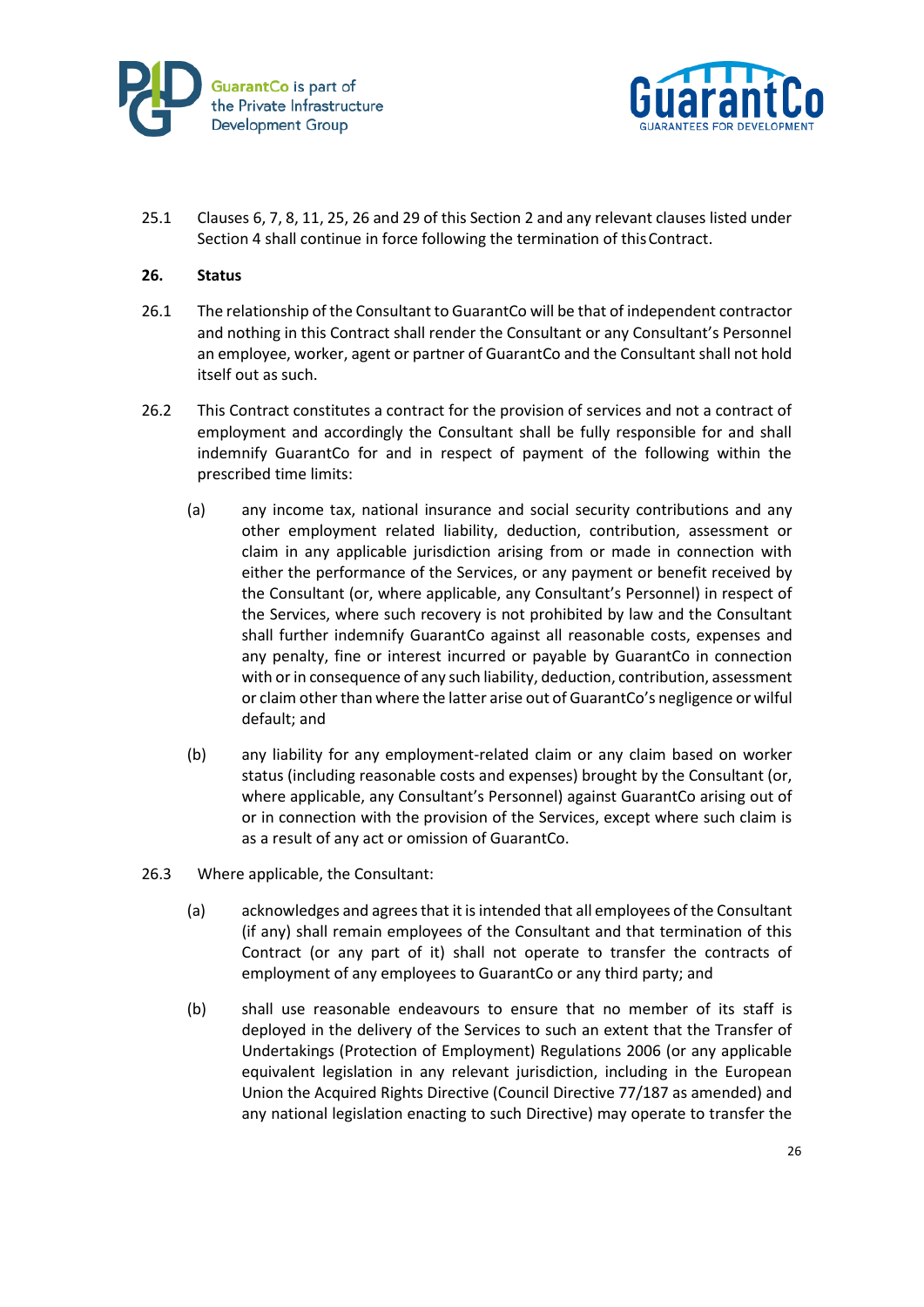



employment of such member of staff to GuarantCo or any successor service provider upon termination of this Contract.

- 26.4 The Consultant shall indemnify and keep indemnified GuarantCo from and against any liability, including any interest, penalties or costs incurred, which is levied, demanded or assessed on GuarantCo at any time in respect of the Consultant's failure to account for or to pay any VAT relating to payments made to the Consultant under this Contract. Any amounts due under this clause 26.4 shall be paid in cleared funds by the Consultant to GuarantCo not less than seven calendar days before the date on which the tax or other liability is payable by GuarantCo. GuarantCo may grant the Consultant further time to pay where this is deemed appropriate by GuarantCo taking account of the relevant circumstances.
- 26.5 The Consultant agrees that it will not, without the prior written consent of GuarantCo, and whether alone or in conjunction with, or on behalf of, any other person during the term of this Contract or for a period of six (6) months following termination, solicit or entice, or endeavour to solicit or entice away from GuarantCo any person employed by GuarantCo and involved directly in the receipt or use of the Services. This clause shall not apply to any staff who are recruited as a result of a general recruitment campaign.
- 26.6 The Consultant shall:
	- (a) not engage in any activity, practice or conduct which would constitute either:
		- (i) a UK tax evasion facilitation offence under section 45(1) of the Criminal Finances Act 2017; or
		- (ii) a foreign tax evasion facilitation offence under section 46(1) of the Criminal Finances Act 2017;
	- (b) have and shall maintain in place throughout the term of this agreement such policies and procedures as are both reasonable to prevent the facilitation of tax evasion by another person (including without limitation employees of the Consultant) and to ensure compliance wit[h clause 26.6\(a\);](file://///guarantco.local/LONDON/Shared/13.%20GuarantCo%20Management%20Company/13.5%20Company%20Secretarial/13.5.6%20Board%20Meetings%20and%20Papers/30%20November%202017/Final%20Papers/ITEM%208%20Memo%20on%20failure%20to%20prevent%20facilitation%20of%20tax%20evasion.rtf%23co_anchor_a310969_1)
	- (c) promptly report to GuarantCo any request or demand from a third party to facilitate the evasion of tax within the meaning of Part 3 of the Criminal Finances Act 2017;
	- (d) on request by GuarantCo, and annually thereafter, certify to GuarantCo in writing signed by an officer of the Consultant, compliance with this Clause 26 by the Consultant and all persons associated with it under clause 26.7. The Consultant shall provide such supporting evidence of compliance as GuarantCo may reasonably request.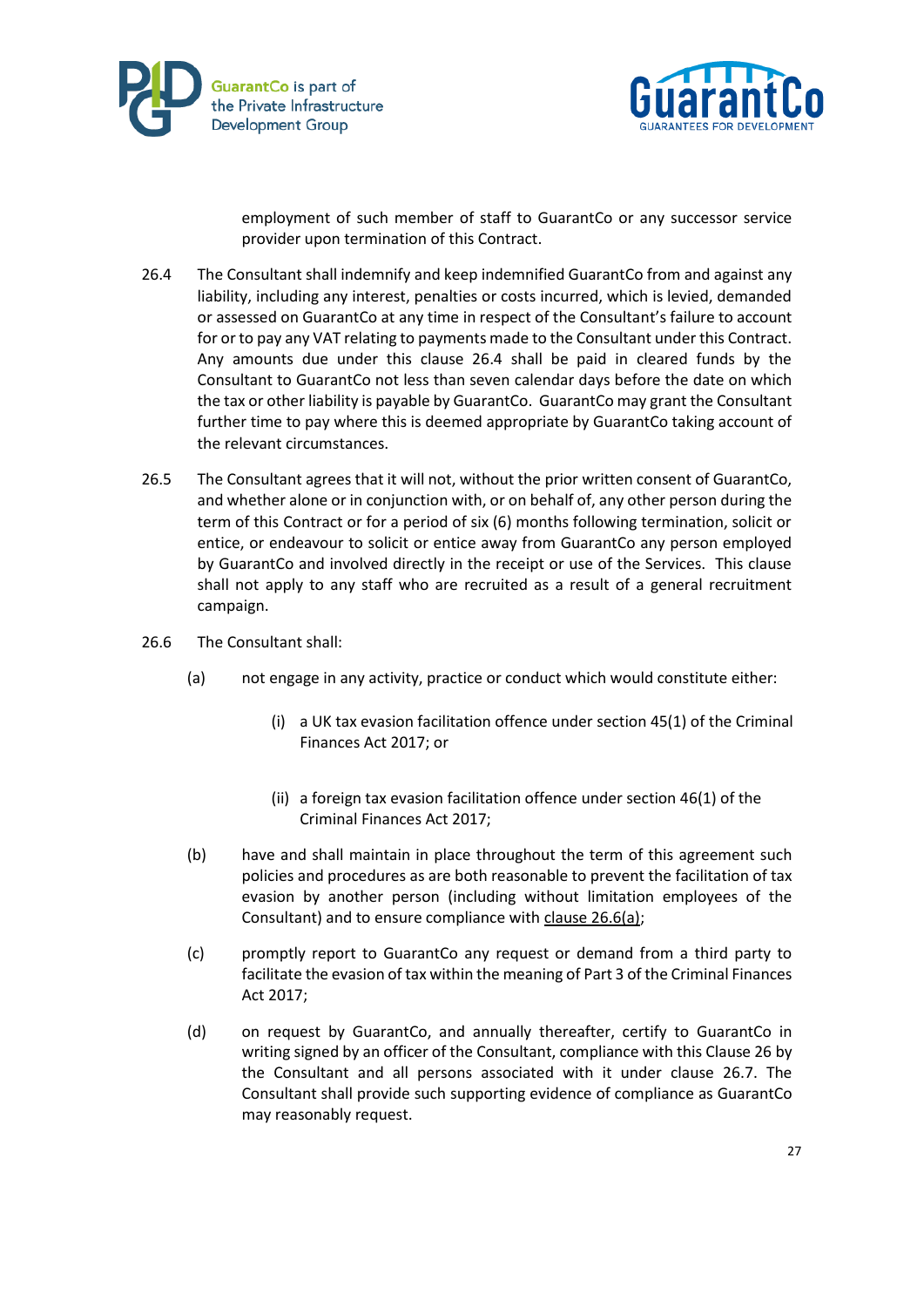



- 26.7 The Consultant shall ensure that any person associated with it who is performing services in connection with this Contract does so only on the basis of a written contract which imposes on and secures from such person terms equivalent to those imposed on the Consultant in the Relevant Terms. The Consultant shall be responsible for the observance and performance by such persons of the Relevant Terms and shall be directly liable to GuarantCo for any breach by such persons of any of the Relevant Terms.
- 26.8 For the purposes of clause 26, the meaning of reasonable prevention procedure shall be determined in accordance with any guidance issued under section 47 of the Criminal Finances Act 2017 and a person associated with the Consultant includes but is not limited to any subcontractor of the Consultant.

### **27. Health & Safety**

- 27.1 The Consultant shall promptly notify GuarantCo of any health and safety hazards which may arise in connection with the performance of this Contract, take such steps as are reasonably necessary to ensure the health and safety of persons likely to be affected by the performance of the Services and notify GuarantCo of any incident occurring on the Premises or otherwise in connection with the provision of the Services which causes or could give rise to personal injury.
- 27.2 The Consultant shall take all necessary measures to comply with the requirements of the Health & Safety at Work Etc Act 1974 (or any equivalent legislation in any applicable jurisdiction) and any other acts, orders, regulations and codes of practice (including any approved codes of practice) relating to health and safety, which may apply to the performance of this Contract.

### **28. Third Party Rights**

28.1 Other than in respect of the rights granted in clause 7.2 of this Section 2, a person who is not a Party to this Agreement has no right under the Contracts (Rights of Third Parties) Act 1999 to enforce or to enjoy the benefit of any term of this.

### **29. Law and Jurisdiction**

29.1 This Contract and any non-contractual obligations arising out of or in connection with it shall be governed by the laws of England. The courts of England have non-exclusive jurisdiction to settle any dispute, controversy or claim (including non-contractual disputes or claims) arising out of or relating to this Contract.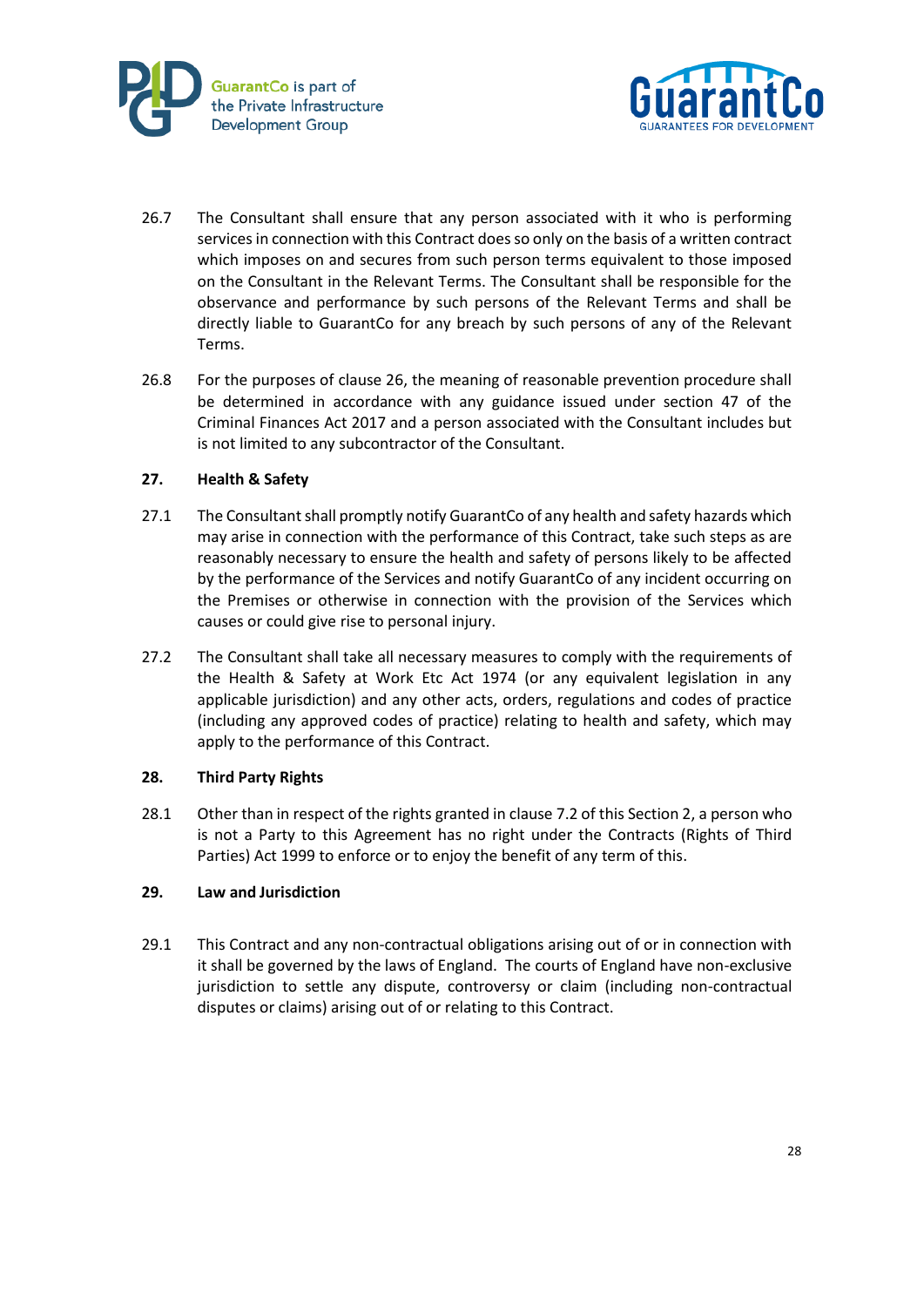



**TERMS OF REFERENCE**

**[As per RFP]**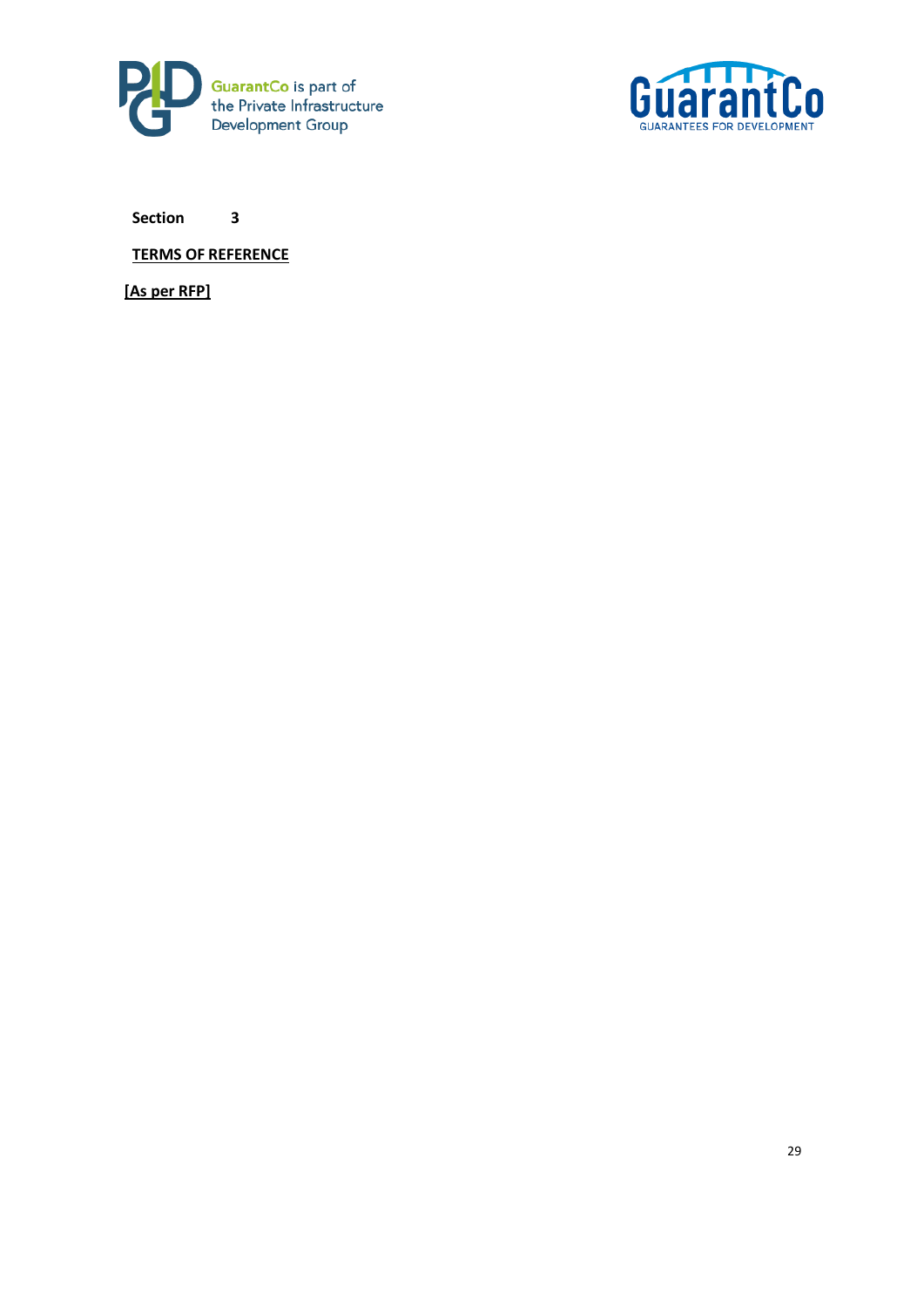



### **SPECIAL CONDITIONS**

1 The Consultant shall maintain during the term of the Contract with a reputable insurance provider the following types of insurance with the following indemnity limits:

| <b>Insurance Cover</b> | <b>Indemnity Limit</b>                                |
|------------------------|-------------------------------------------------------|
| Employer's liability   | in accordance with any legal requirement for the time |
|                        | being in force and applicable to the Consultant       |
| Public liability       | adequate insurance cover for the Services being       |
|                        | performed                                             |
| Professional indemnity | adequate insurance cover for the Services being       |
|                        | performed                                             |
| Medical and travel     | adequate insurance cover for the Services being       |
|                        | performed                                             |

or such other insurance cover types and indemnity limits as may be agreed between the Parties in writing from time to time. The Consultant shall produce on request by GuarantCo both the insurance certificate giving details of cover and the receipt for the current year's premium in respect of each insurance policy.

- 2 The Consultant shall be paid the fixed price of USD in instalments on the satisfactory completion of the milestones in the proportions shown below:
- 3 Invoices for milestone payments should be submitted following achievement of the milestone concerned.
- 4 All communications in relation to this Contract should be made to Angela Silva at angela.silvaguarantco.com.